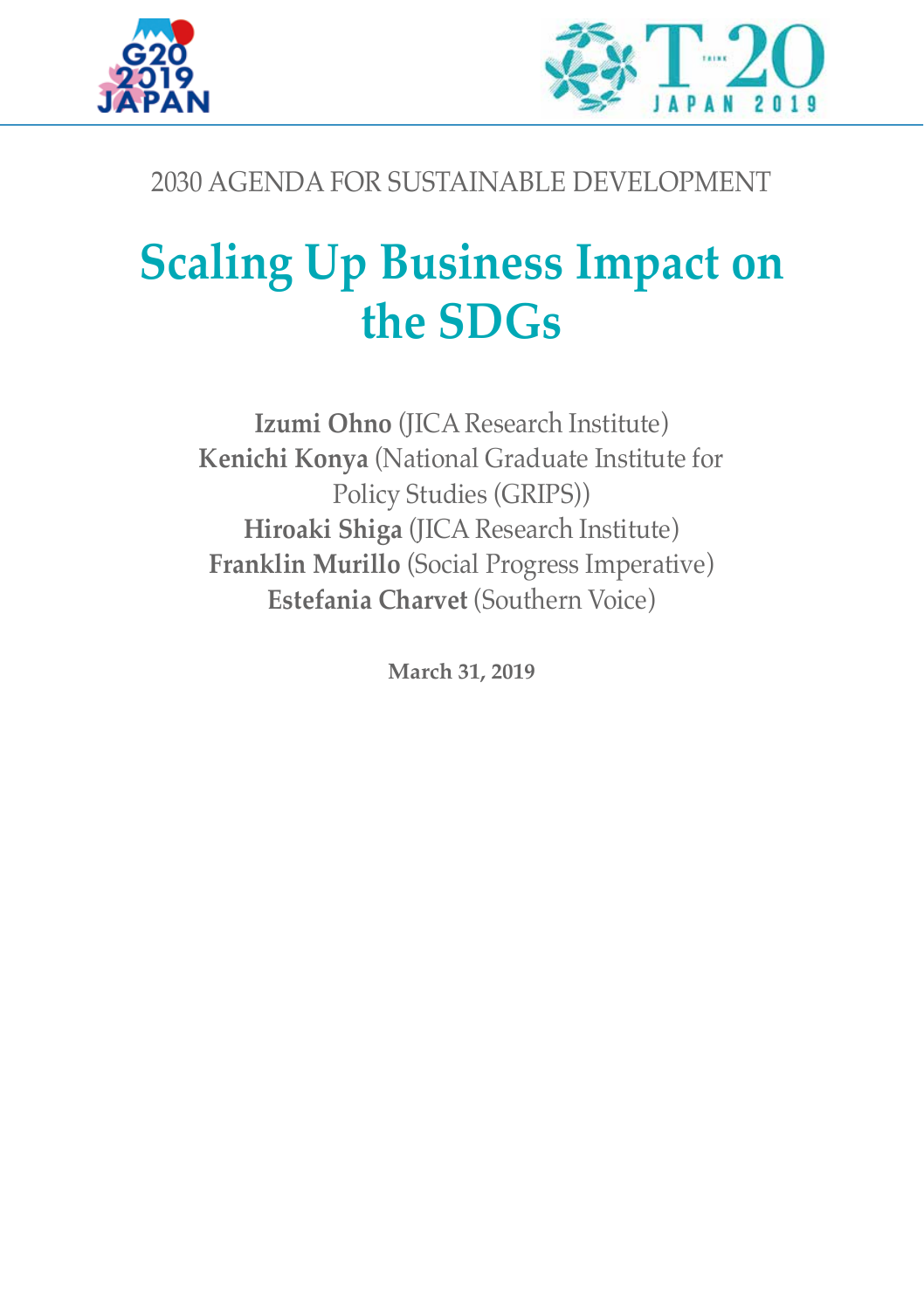



# **Abstract**

Achieving the Sustainable Development Goals (SDGs) requires redefining the purpose of business and scaling up their impact. However, there are challenges such as the gap between good intentions and real actions; conflict between the current economic system and SDG thinking; limited understanding of how business is embedded in society; and capacity constraints in developing countries to take full advantage of emerging business opportunities. We propose that the leaders of the G20 take necessary action in four areas: a) encourage corporates to embed SDGs into their core business strategies and operations; b) reshape the economic system around the common good; c) create a "sustainable ecosystem" for shaping a beneficial environment for all stakeholders; and d) upgrade the enterprises and policy/regulatory capabilities of developing countries to maximize the potential benefits of their participation in Global Value Chains.

# **Challenge**

Three years have passed since the adoption of the Sustainable Development Goals (SDGs) by all 193 United Nations (UN) member states in September 2015. However, according to the latest SDG Index research, not a single country is on track to achieve all SDGs by 2030.<sup>1</sup> We must renew our commitment and reinvigorate efforts to implement effective and feasible measures to accelerate progress on the SDGs.

The SDGs mark a departure from the Millennium Development Goals (MDGs) in two important ways. First, the SDGs are universal and applicable to *both* developed and developing countries. Second,

<sup>1</sup> See *Berteslmann Stiftung and Sustainable Development Solutions Network* (2018), viii.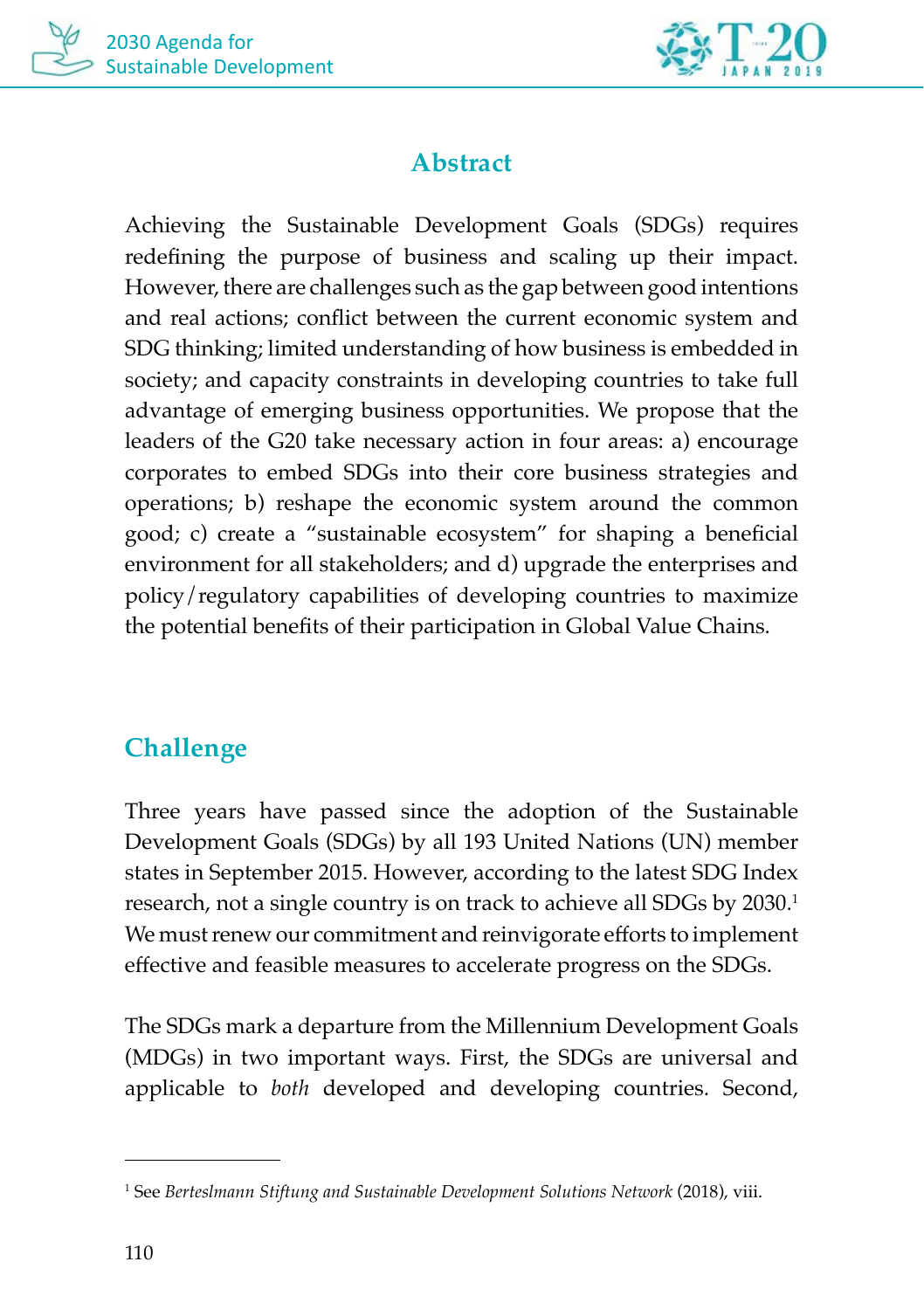

*business* is increasingly regarded as a key player in driving sustainable inclusive development for several reasons. First, business contributes financially to SDG achievement (by filling the annual investment gap estimated at USD 2.5 trillion (UNCTAD 2014)). Second, business is good at applying innovations to societal needs and diffusing them and thus contributes to improving our quality of life in novel ways. Third, business activities can have significant impacts on society and the environment, for better or worse. Lastly, the SDGs provide a big opportunity for business. It is estimated that fully embracing the goals could generate 12 trillion USD a year in sustainable and inclusive business opportunities (the equivalent of 10% of global GDP by 2030) (BSDC 2017).

The role of the G20 countries is crucial because they produce 86% of global GDP (IMF 2017), 87% of outward Foreign Direct Investment (FDI) flows (UNCTAD 2018), and support two-thirds of the world's population. However, there are four main challenges that restrain their corporates from making full-fledged contributions to SDG acceleration:

- **The gap between good intentions and the real actions by business.** While SDG awareness is rising in the business community and enlightened corporate leaders are emerging, the majority remain unaware of the SDGs and of the societal challenges they aim to address. Even many of the enlightened are yet to convert their SDG awareness into concrete actions or make them part of their core strategy. It is important to encourage and support those companies with good intentions and new business cases to embed the SDGs into their core business strategies, operations, and performance indicators;
- **Conflict between the current economic system that values short-term profit maximization and shareholder returns and the SDG focus on long-term societal purpose.** Even accounting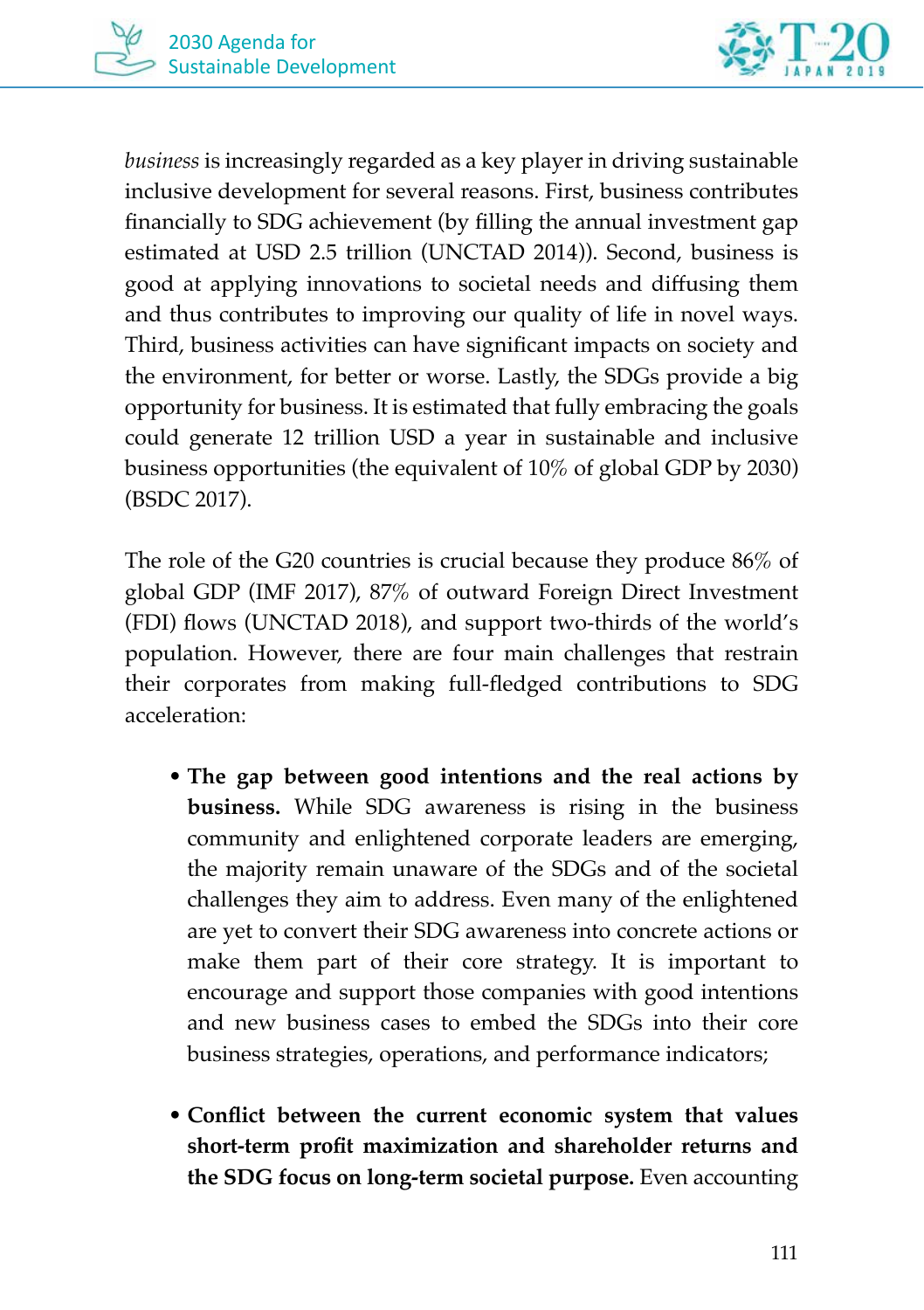

for a handful of enlightened corporate leaders, the fact remains that all organizations will struggle to deliver on the SDGs because they operate in a system that prioritizes short-term financial performance rather than social progress. Systemic change is urgently needed. Consistent reporting across much broader indicators is needed to understand progress against the SDGs;

- **Limited understanding among corporates, citizens, and other stakeholders of how their interactions impact sustainable development.** Because business is embedded in society, the connection between it and various stakeholders should be addressed as a two-way relationship. Business can affect and influence stakeholders to do more to advance the SDGs. At the same time, stakeholders can influence the way businesses operate and contribute to sustainable development; and
- **Capacity constraints in the developing countries affect their ability to take advantage of opportunities emerging from Global Value Chain (GVC) participation and to avoid the risk of inappropriate supply chain management by FDI companies.**  While GVCs offer new prospects for growth, competitiveness and job creation at all levels of development (APEC 2014), the expansion of GVCs by multinational corporations into developing countries can bring negative social and environmental consequences to the host countries, unless they are managed in a responsible and sustainable manner (UNIDO 2015; Kaplinsky 2016). Furthermore, developing countries need to upgrade their industrial capacity so that they can attract quality FDI in the light of changing economic, social, and environmental standards.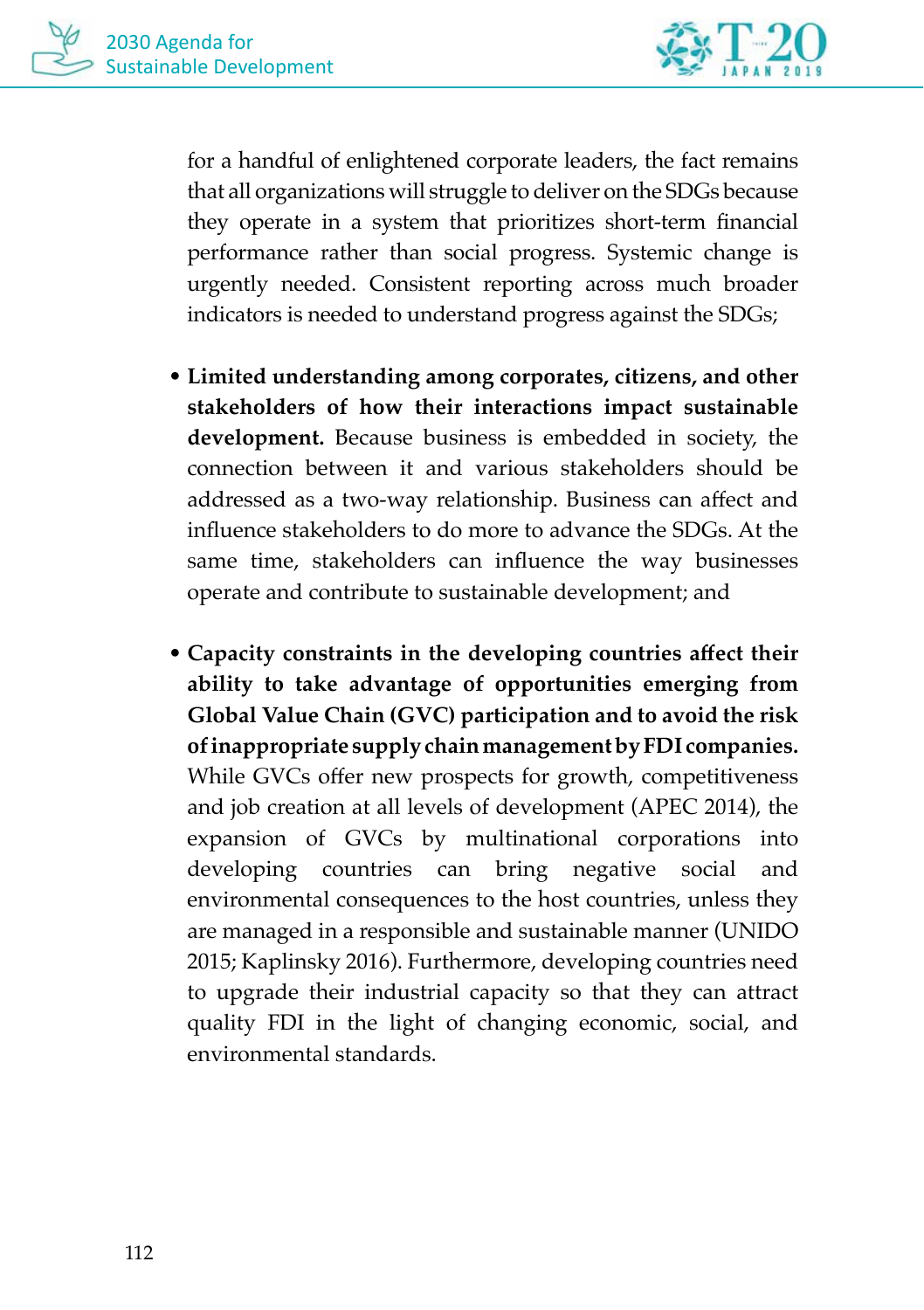

# **Proposal**

The 2030 Agenda demands a new way of doing business aligned with social progress and sustainable development. Contributions should go beyond Corporate Social Responsibility (CSR) practice, or mere financing. In this light, we present four proposals to the leaders of G20 countries, calling for action to facilitate the scaling up of business impact on the SDGs.

# **Proposal 1: Embedding the SDGs into core business strategy and operations**

#### **1.1 Converting SDG awareness into concrete business actions**

A survey on inclusive growth shows that while 92% of business executives support the SDGs, only 17% have plans or policies to achieve them (Deloitte 2018).<sup>2</sup> Another recent survey indicates that although 72% of global companies mention the SDGs in their annual corporate or sustainability reports, only 50% had undertaken the crucial process of prioritizing which SDGs were most relevant to their business (PwC 2018). $^3$  Thus, there is a need to convert SDG awareness into concrete business action. Companies must embed the SDGs into their core business strategy and operations. This requires each company to establish a coordinated and well-sequenced SDG strategy, by reassessing its business and the value it brings to employees, shareholders, and society, and also by taking account of the local

<sup>2</sup> This is based on the 2018 Deloitte Global Inclusive Growth Survey which surveyed 350 company executives.

<sup>3</sup> This is based on the 2018 PwC SDG Reporting Challenge that surveyed 729 global companies.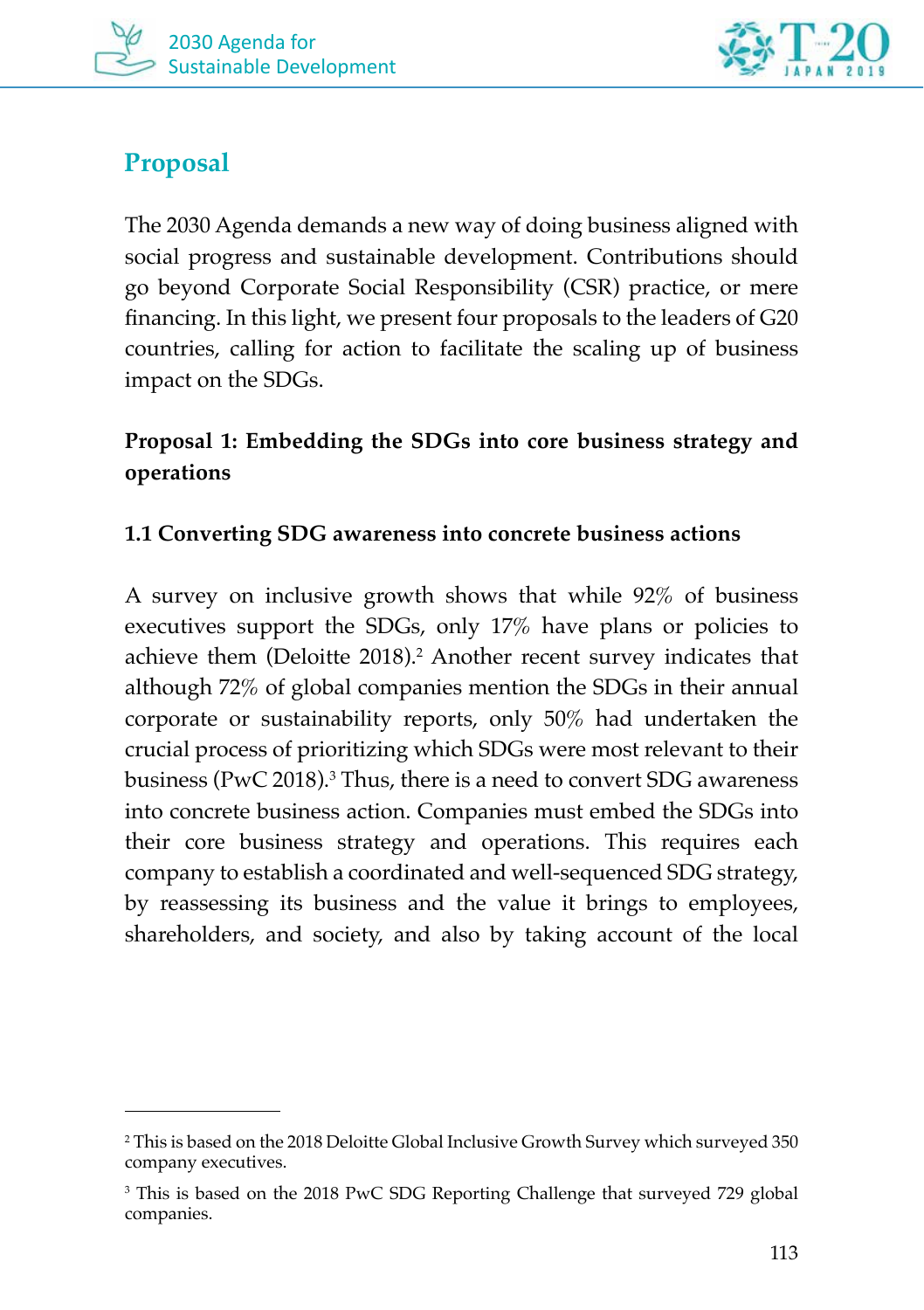



country context which the company operates (Figure 1).4

More specifically, companies must prioritize the SDGs based on their relevance given their countries and sectors of operation. Companies must strike a balance between business growth and societal and environmental impact, by considering all three dimensions of sustainable development (social, ecological, and economic). In doing so, they have to understand interconnectivity of the goals and targets and evaluate which ones they can best use to realize inclusiveness, ensuring that "no one is left behind." They must identify business risks in relation both to core products and activities, and more broadly across the supply chain on a country by country basis. They have to target potential opportunities (where business activities could help significantly more) in relation to core products and activities and the wider supply chain.

It should also be noted that the vast majority of businesses remain unaware of the SDGs and their role in delivering social progress; this is the case in Japan<sup>5</sup> but probably also elsewhere. Hence, it is important to raise corporate awareness of their responsibility and potential for contributing to the achievement of the SDGs.

<sup>4</sup> In this regard, the Mars Corporation's initiative is notable. This company is experimenting with a new business model based on the concept of the "Economics of Mutuality," which incorporates long-term sustainability and responsibility to people, planet, and performance (see Appendix (1)). In the latest corporate strategy, Mars is committed to sustainable sourcing, a healthy planet, thriving people, and nourishing wellbeing through the value chain process (MARS 2015).

<sup>5</sup> According to a survey commissioned by a regional bureau of METI (METI Kanto 2018), 84.2% of SMEs are not familiar with the SDGs, and only 2% of the 500 respondents answered that they are planning to take or have already taken specific actions in relation to the SDGs.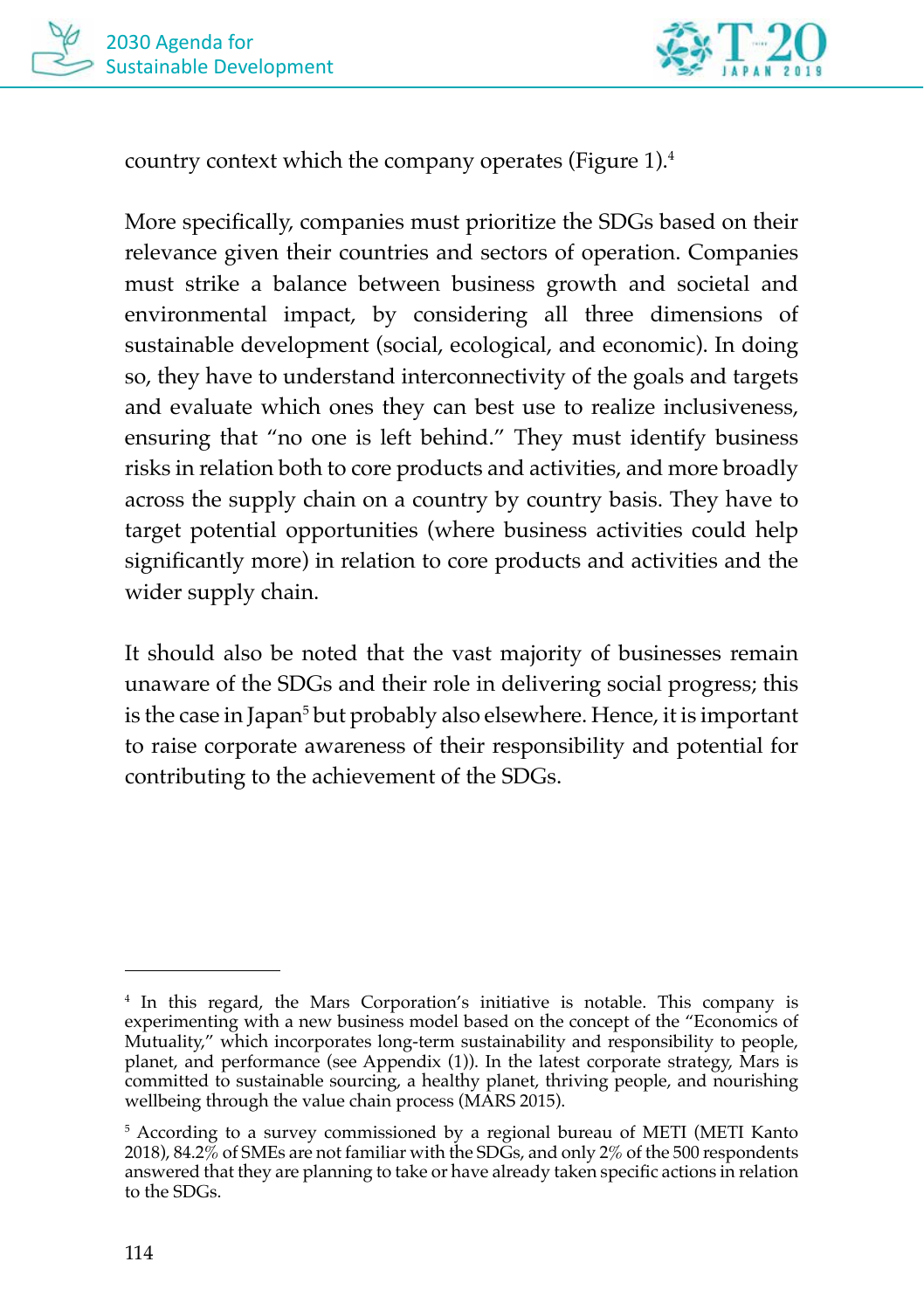







Source: GRI, UN Global Compact, and WBCSD (2015), 12. https://sdgcompass.org/wp-content/uploads/2015/12/019104 SDG\_Compass Guide\_2015.pdf

In this regard, it is worth noting the recent initiative by Keidanren (the Japan Business Federation) to revise its Charter of Corporate Behavior with the aim of leading the realization of a sustainable society, and also to formulate related Implementation Guidelines.<sup>6</sup> More than 1,000 large member companies are expected to use the Charter and guidelines. This initiative could serve as reference for G20 governments to motivate and encourage their respective business organizations and companies to follow suit.

<sup>6</sup> See Appendix (2) for more detail.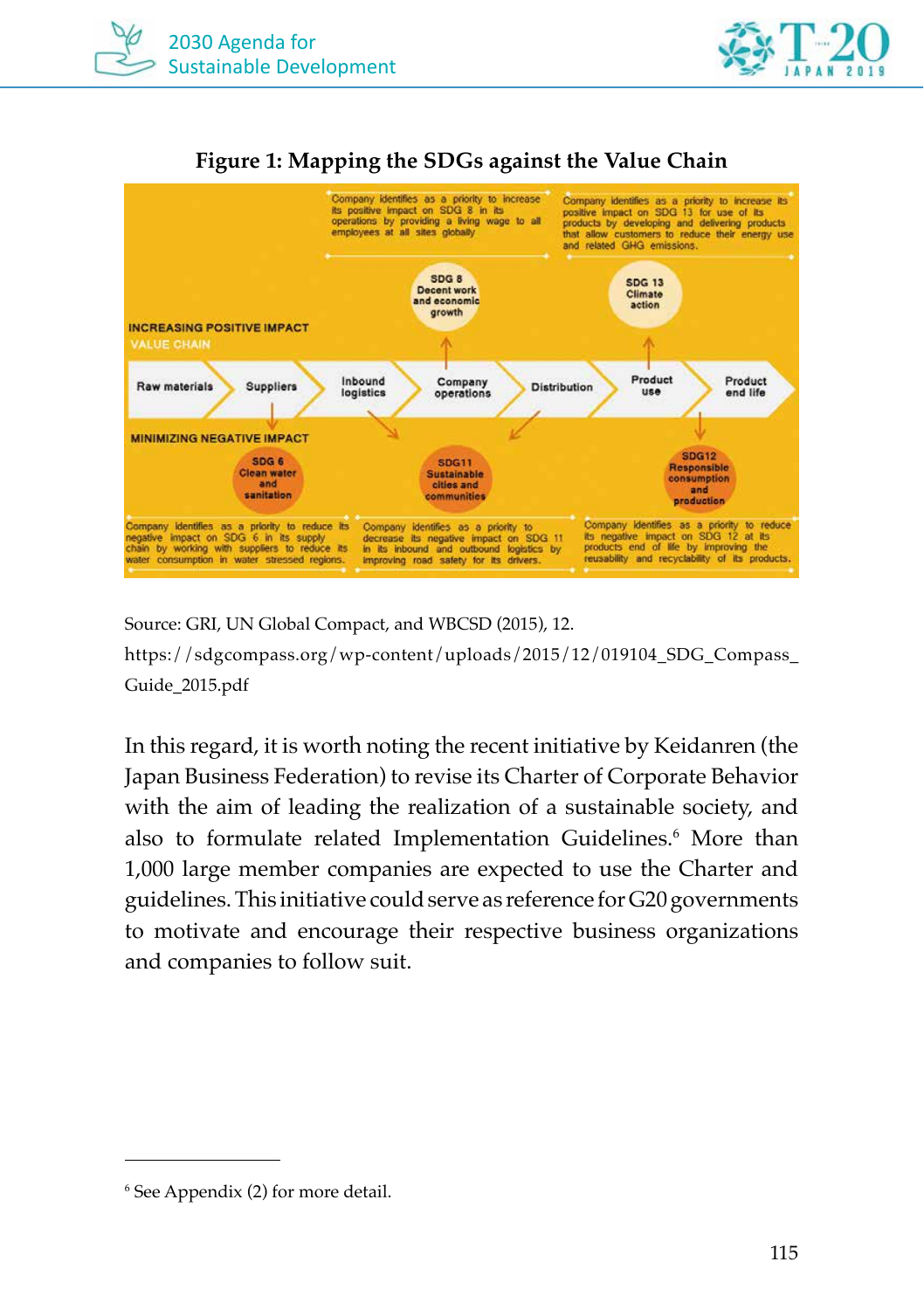

## **1.2 Linking corporate reporting to the SDGs, by using the common framework and standards**

As stated in Goal 12 7 , corporate reporting is important for concerned stakeholders, such as investors and consumers, to monitor corporate performance. Although many companies have pledged commitment to the SDGs, their Key Performance Indicators (KPIs) do not necessarily reflect SDG thinking. The existing survey shows that only 7% of companies link KPIs to societal impact (PwC 2018). Corporations need to improve the quality of their reports by linking KPIs to the SDGs more directly.

A range of international frameworks, indices, and standards to prepare sustainability reports (e.g., Global Reporting Initiative (GRI), Social Progress Index (SPI), UN Global Compact, International Organization for Standardization (ISO)) are available to corporations. Moreover, each G20 country has its domestic reporting guidelines. In Japan, the Ministry of Environment introduced Environmental Reporting Guidelines, and the Government Pension Investment Fund (GPIF) calls on companies to further disclose their CO2 emissions. However, due to multiplicity and inconsistency of these standards and guidelines, not a few companies seem to face difficulties in following them. This is particularly so for small and medium enterprises (SMEs) (METI Kanto 2018) and those of developing countries, which have capacity constraints and limited access to information (Sommer 2017).

Evidence shows that consumers are increasingly trustful of—and loyal to—products or brands that contribute to society (Deloitte 2017).

<sup>7</sup> The Goal 12 (Responsible Consumption and Production) states: "Encourage companies, especially large and transnational companies, to adopt sustainable practices and to integrate sustainability information into their reporting cycle. It also specifies the corresponding target (12.6) of "number of companies publishing sustainability reports."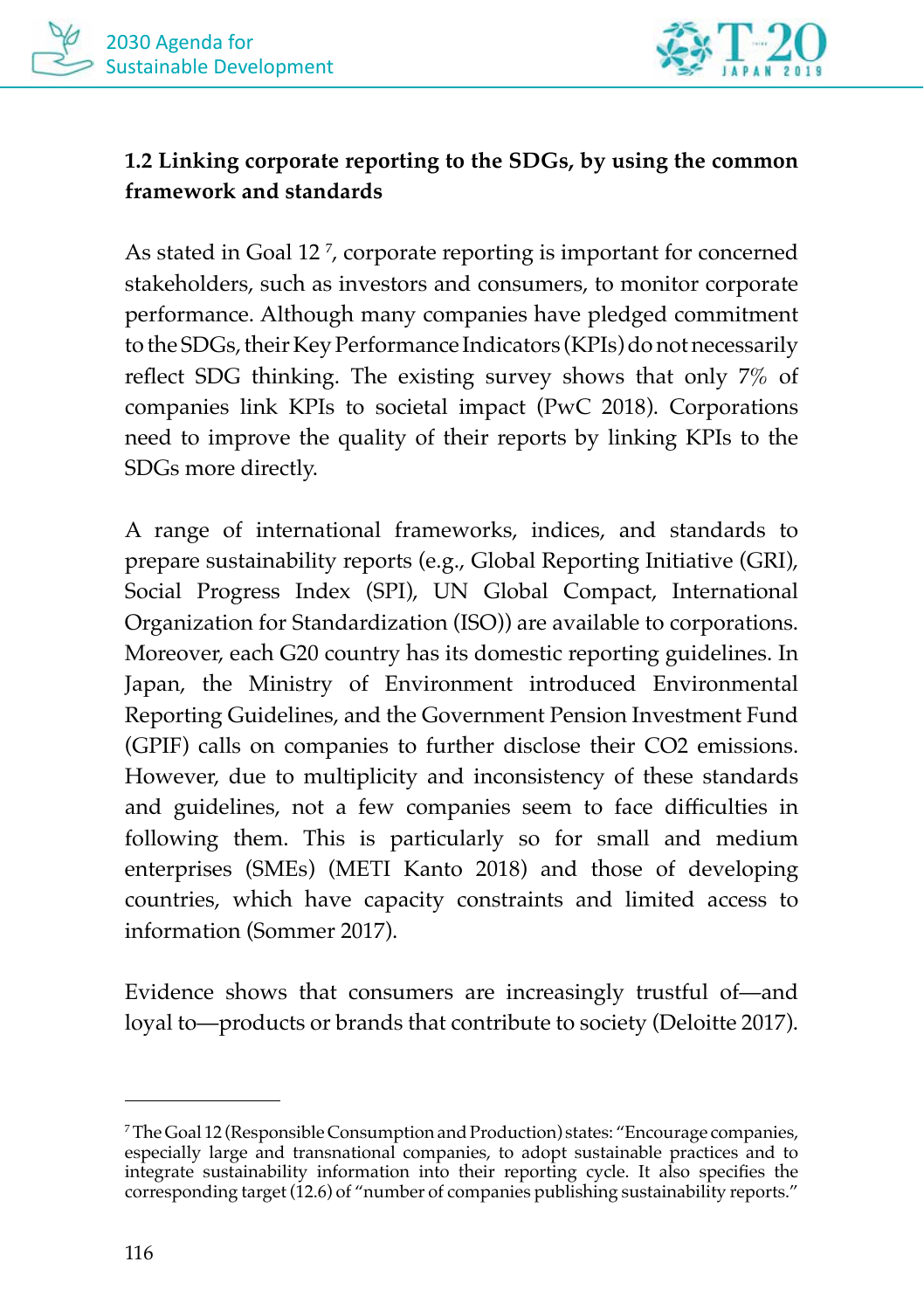



Therefore, the use of common standards for corporate reporting should be encouraged so that consumers can make accurate comparisons and informed choices.

## **1.3 Promoting joint business action for the common good, utilizing major international events as showcases**

International events and symbolic momentum provide good opportunities to promote business alliances toward the common good as well as to increase corporate awareness of the SDGs. Such occasions can be used to solicit new and innovative ideas and engage enlightened corporates to jointly act for sustainable business. For the G20 Japanese Presidency, the 2020 Tokyo Olympics and Paralympics, as well as the 2025 Osaka EXPO, could serve as excellent opportunities to demonstrate business leadership in this regard.

For example, sustainable food supply chain management can be promoted by urging a business to observe Good Agricultural Practice (GAP)8 at major events such as the 2020 Tokyo Olympics. Similarly, the provision of inclusive and fair services to handicapped persons can likewise be promoted at the Paralympics.

## **Proposal 2: Reshaping the economic system around the common purpose of sustainable development**

#### **2.1 Developing a sustainable capital market**<sup>9</sup>

Investment and disinvestment that incorporates environmental, social

<sup>8</sup> GAP is a collection of principles promoted by the UN's Food and Agricultural Organization (FAO) in relation to on-farm production and post-production processes, in order to realize safe and healthy food and non-food agricultural products, while taking into account economic, social and environmental sustainability.

<sup>9</sup> A separate Policy Brief will be prepared on sustainable finance for development. See also Zadek and Kharas (2018) for a Policy Brief submitted to T20 Argentina.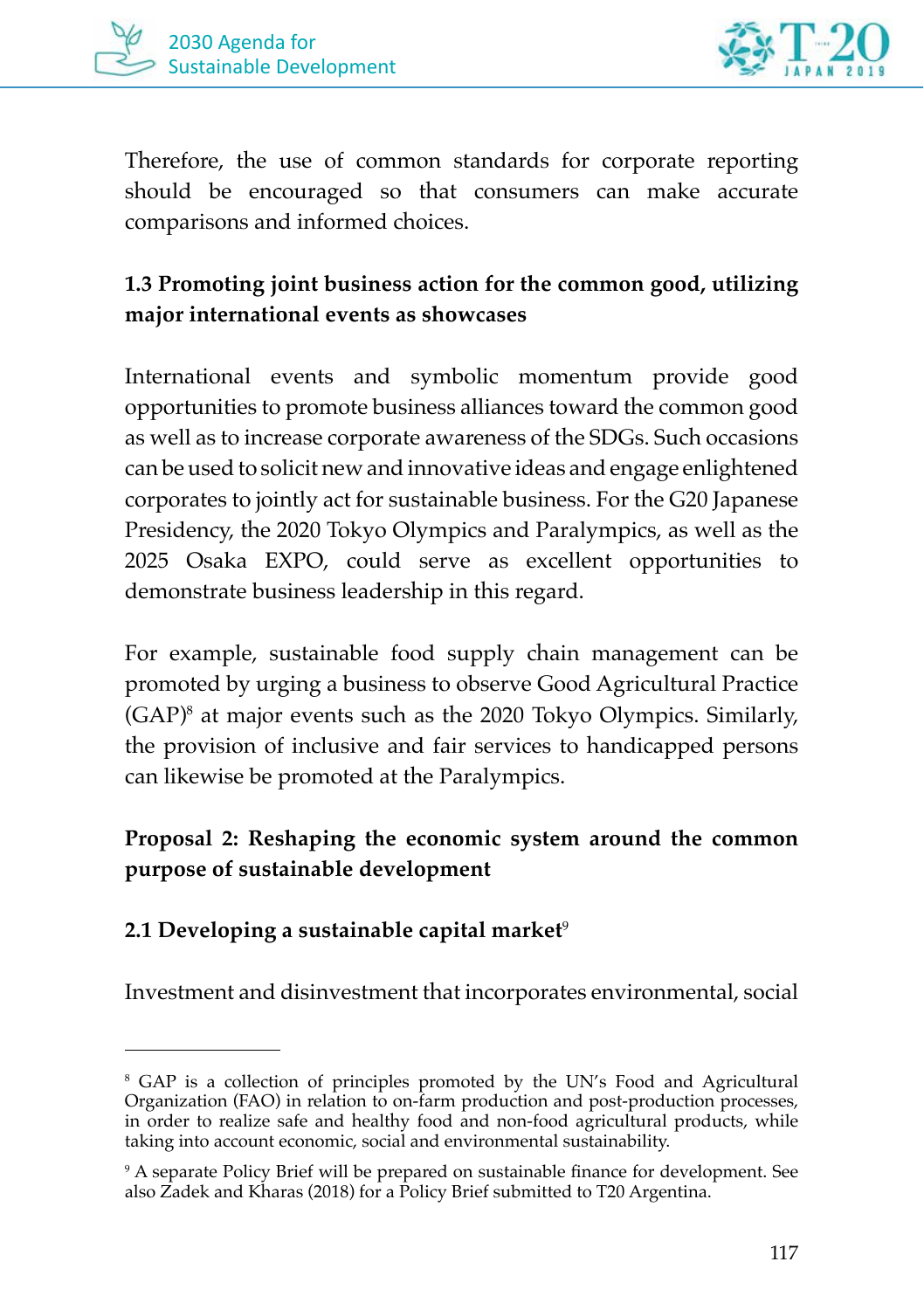

and governance (ESG) factors into decision-making can significantly change corporate behavior toward the SDGs (Figure 2). Recent years have seen the adoption and implementation of major international initiatives to promote ESG investments. These include the UN Principles for Responsible Investment (PRI) and the Task Force on Climate-related Financial Disclosures (TCFD). Encouragingly, ESG investment has increased in G20 countries, as well as divestment of environmentally and socially harmful projects. However, the degree of interest and acceptance of ESG investment varies across countries and regions, with Asia (including Japan) scoring lower than the global average.10 Much needs to be done to develop a sustainable capital market.

Therefore, it is vitally important to devise measures to further promote ESG investment and mainstream it in the capital market. We urge the governments of G20 countries to adopt policy measures which properly incentivize investors to pay due attention to the agenda of sustainable development, and to increase ESG investment. Such measures could include preferential tax treatment, training and fostering asset managers specialized in ESG investment.

<sup>10</sup> According to the Global Sustainable Investment Alliance (GSIA), in 2016, the proportion of Sustainable Responsive Investment relative to total managed assets was highest in Europe (52.6%), followed by Australia & New Zealand (50.6%), Canada  $(37.8\%)$ , and the United States  $(21.1\%)$ . Asia was the lowest at 0.8% with Japan scoring at 3.4%. The global average was 26.3%.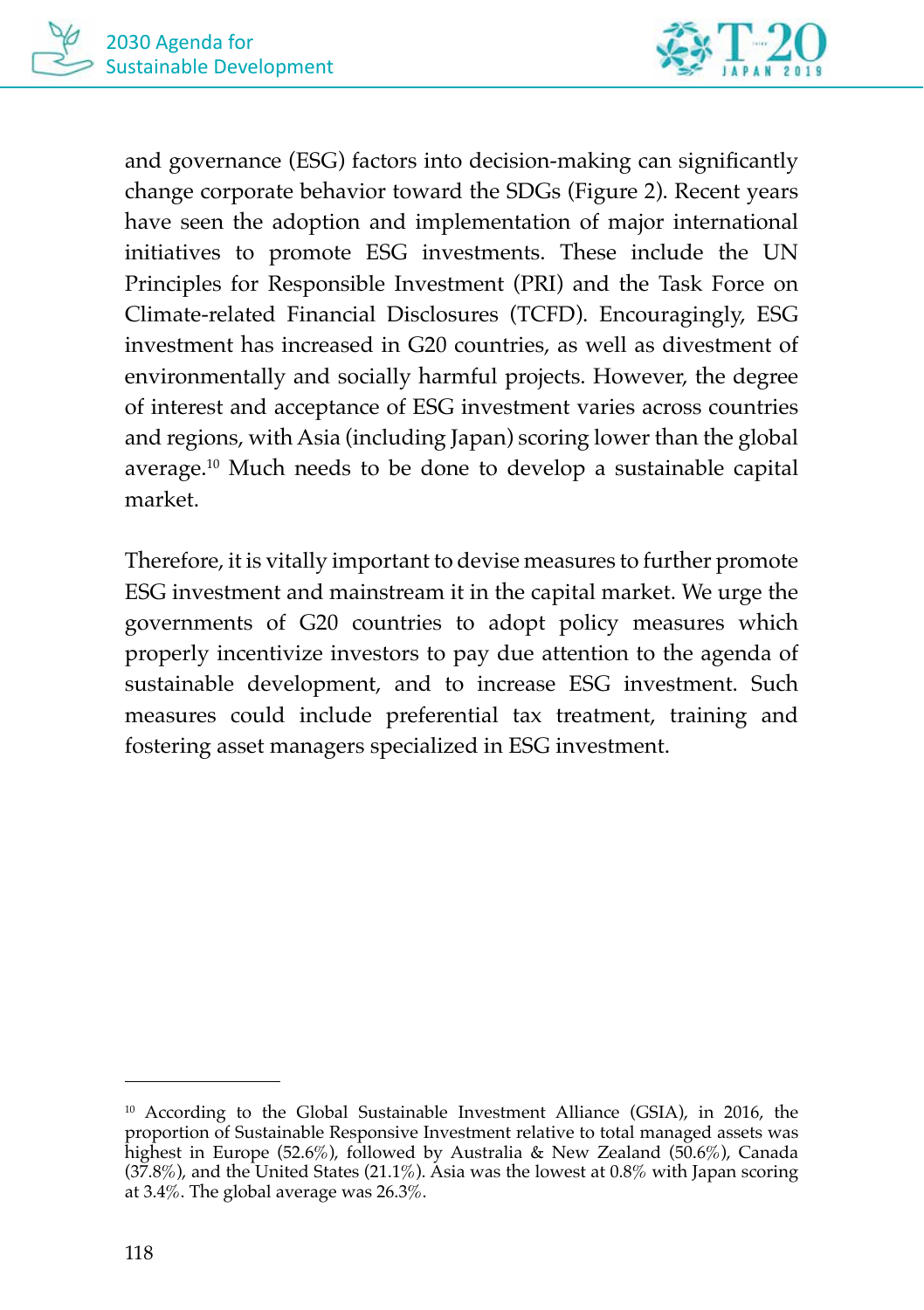





**Figure 2: ESG Investment and Sustainable Capital Market**

Source: Financial Services Agency of Japan (modified by the author).

#### **2.2 Promoting sustainable procurement in the public sector**

Procurement occupies 20-30% of total government expenditures in developed countries (OECD 2018, see Figure 3). Hence, sustainable procurement by the public sector can facilitate sustainable development. Wellbeing indices like the Social Progress Index are being used by local authorities in the UK to compel firms bidding for government contracts to compete not just on price or services offered, but also on the social and environmental impact they will create for the community. Governments at every level can build similar requirements into their procurement procedures to encourage sustainable business practices by ensuring firms awarded public contracts are also generating societal good. We urge that leaders in G20 member countries, in particular, take the lead in promoting sustainable procurement.

As global leaders that serve as models for the rest of the world, governments of developed countries can facilitate the adoption of sustainable procurement in developing countries. International cooperation can support capacity development for sustainable public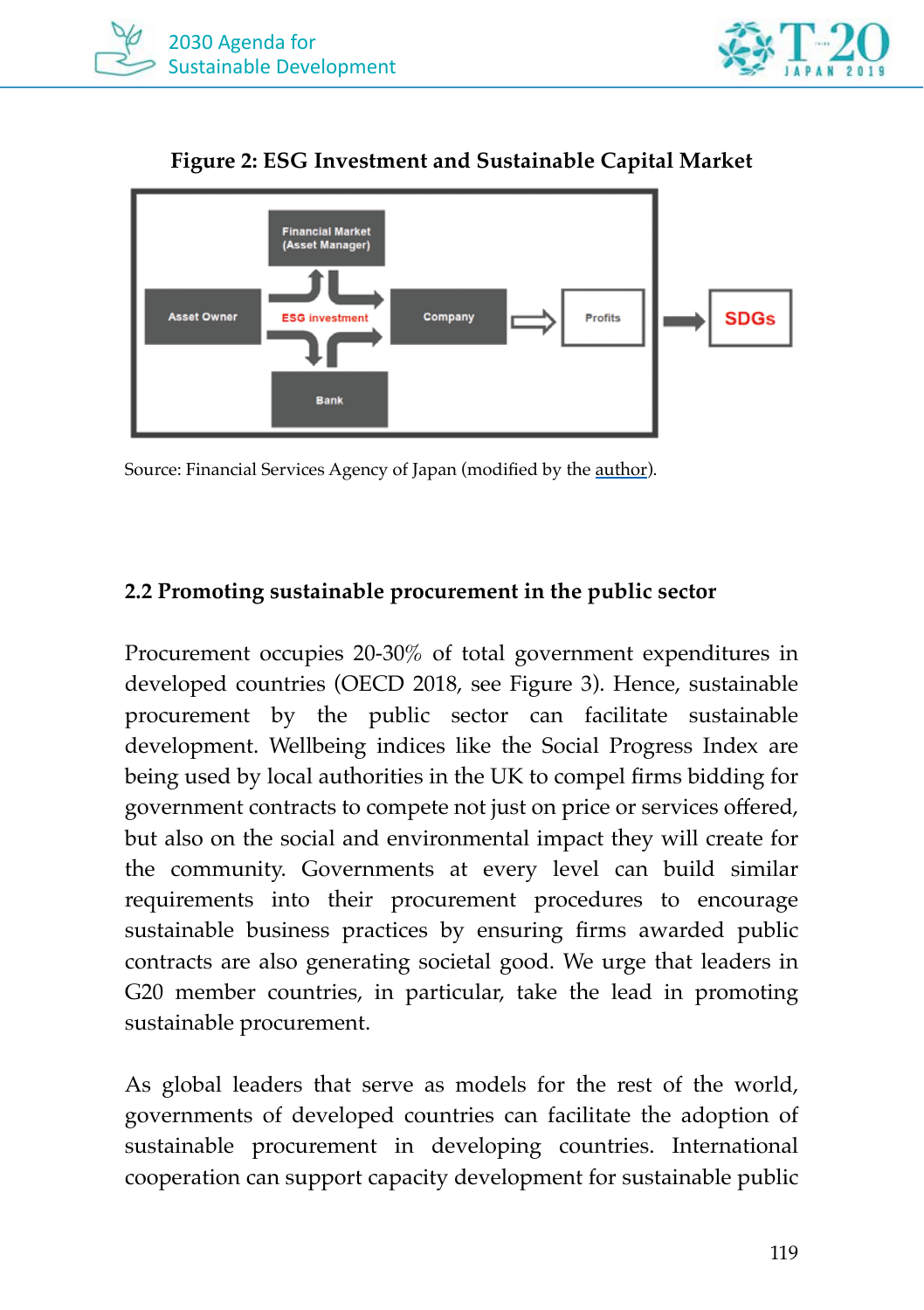



procurement in developing countries.<sup>11</sup>



## **Figure 3: Government Procurement Spending as a percentage of GDP and Total Government Expenditures**

Source: OECD (2017) Government at a Glance 2017 edition.

## **Proposal 3: Creating a "sustainable ecosystem" for shaping beneficial environment for all stakeholders**

## **3.1 Promoting the understanding and the notion of a "sustainable ecosystem" among all stakeholders**

For business to thrive, it needs a thriving economy, society and environment. This is the essence of a "sustainable ecosystem," where

<sup>&</sup>lt;sup>11</sup> United Nations Environment Programme (UNEP) has been supporting sustainable public procurement in developing countries, in collaboration with the Swiss government. http://www.unep.fr/scp/marrakech/pdf/SP2pager\_eu.pdf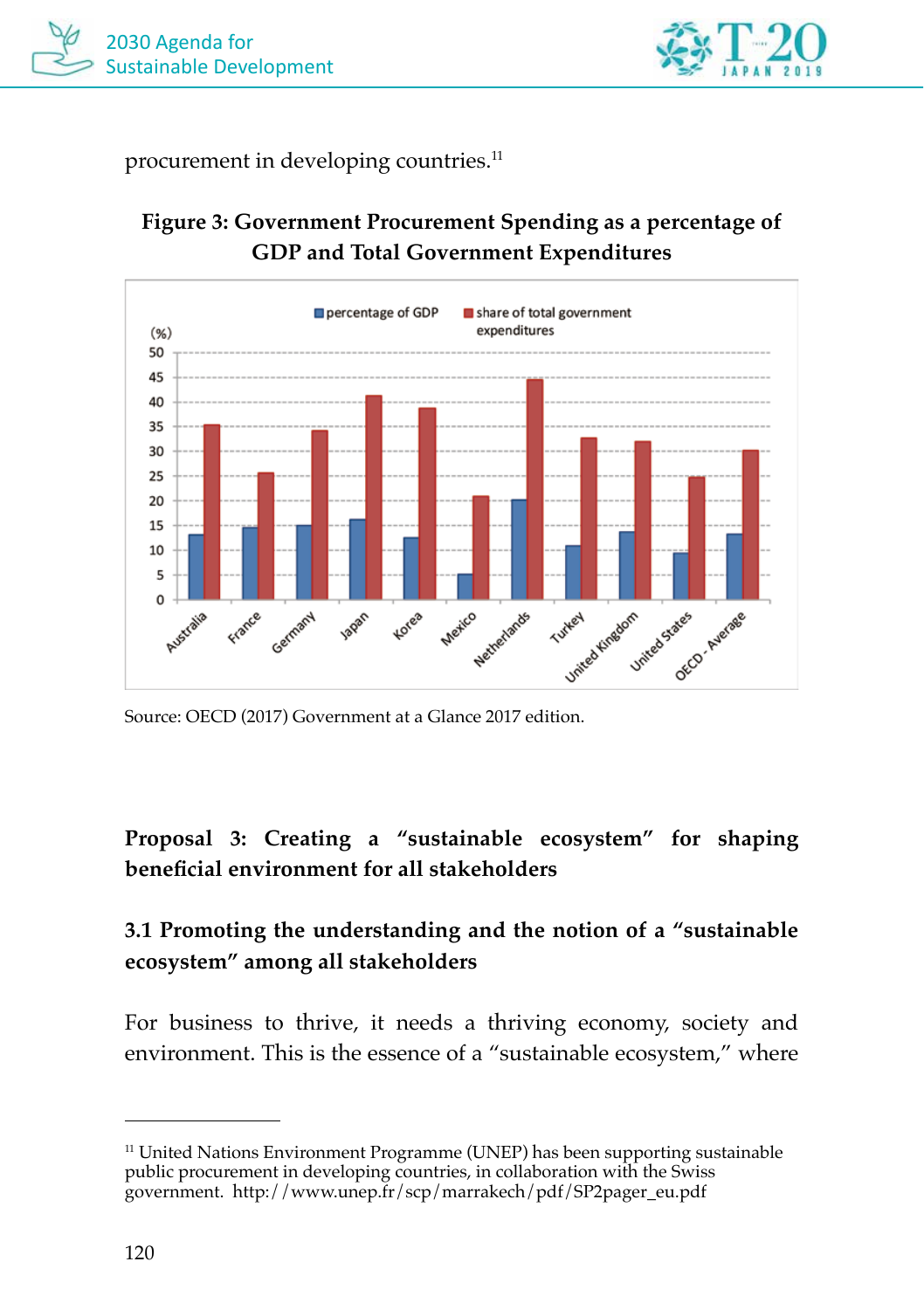



all actors in the system are incentivized to behave in a concerted manner to make social progress (Figure 4). In order to mobilize the potential of corporates toward the achievement of the SDGs while minimizing their negative impacts, it is necessary to create a sustainable ecosystem. Governments, citizens, corporates, and other stakeholders have key roles in this.

One way to create and maintain such a sustainable ecosystem is by ensuring that activities undertaken by businesses do not hinder the potential of other actors such as governments, civil society, or other businesses to achieve the SDGs. It is important that the leaders of G20 member countries acknowledge the importance of creating a sustainable ecosystem, promote this notion to the broad segments of the society, and encourage the corporate sector to make their interests compatible with wider societal and environmental interests, particularly those of consumers.



Source: Elaborated by the author.

#### **3.2 Raising consumers' awareness of sustainable development**

Corporates are key actors supporting the delivery of the 2030 Agenda.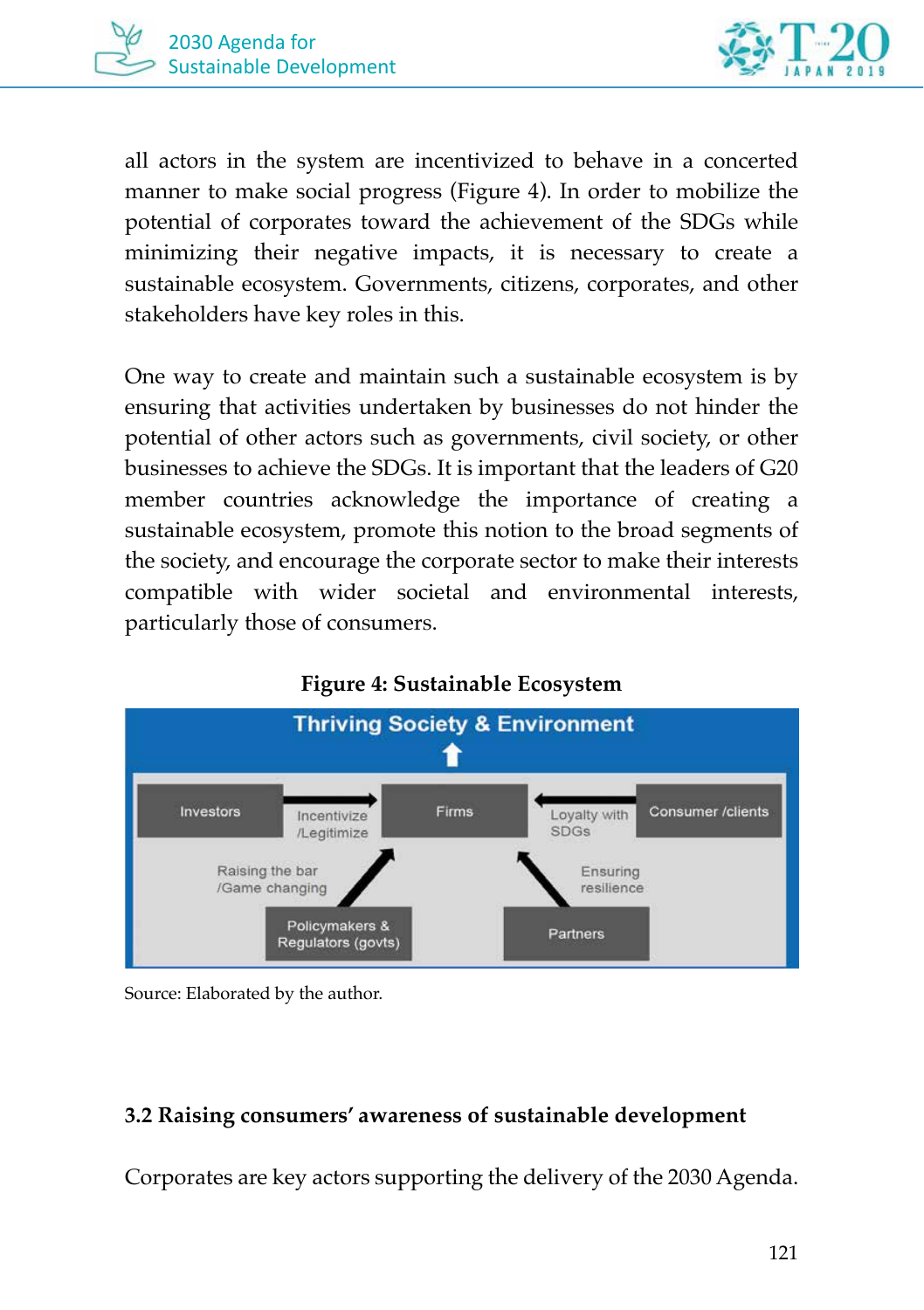

Likewise, the SDGs represent an opportunity for them to rethink their approaches to sustainability. But corporates are yet to respond to this challenge adequately. Nevertheless, growing demand for production that considers social and environmental factors has been creating market incentives for corporations to respond to. General awareness of the importance of sustainability throughout the supply chain has the potential to increase the number of responsible consumers.

More fundamentally, for a sustainable ecosystem to work, there is a need to create a virtuous cycle where consumers' perspectives and needs are effectively transmitted to businesses, inducing corporate behavioral changes toward greater sustainability. In this regard, the experiences of consumers' co-operatives (these originated in the UK and are now spread widely) are notable because they connect consumers' needs with businesses. For example, the Japanese Consumers' Cooperative (JCCU) collaborates with members and manufacturers, and manages the process of development, production, supply chain and distribution of ethical products with the CO-OP brand<sup>12</sup>

#### **3.3 Building accountability frameworks**

Corporates are also market competitors and can compete with each other on achieving sustainability. In this regard, the existence and use of common standards in each industry allows consumers to make accurate comparisons and informed choices between similar goods and services. Similarly, independent, third-party analyses can improve

<sup>12</sup> JCCU has about 320 consumer co-ops and consumer co-op unions, with total of 28 million members. Each consumer co-op is an autonomous association of consumers uniting voluntarily to meet their common needs and aspirations. They cover retail, insurance, healthcare, and welfare businesses. JCCU collaborates with members and manufactures, and manages the process of development, production, supply chain and distribution of 4,500 ethical products with the CO-OP brand. They received the 2nd Japan SDGs award in December 2018 from the Japanese government.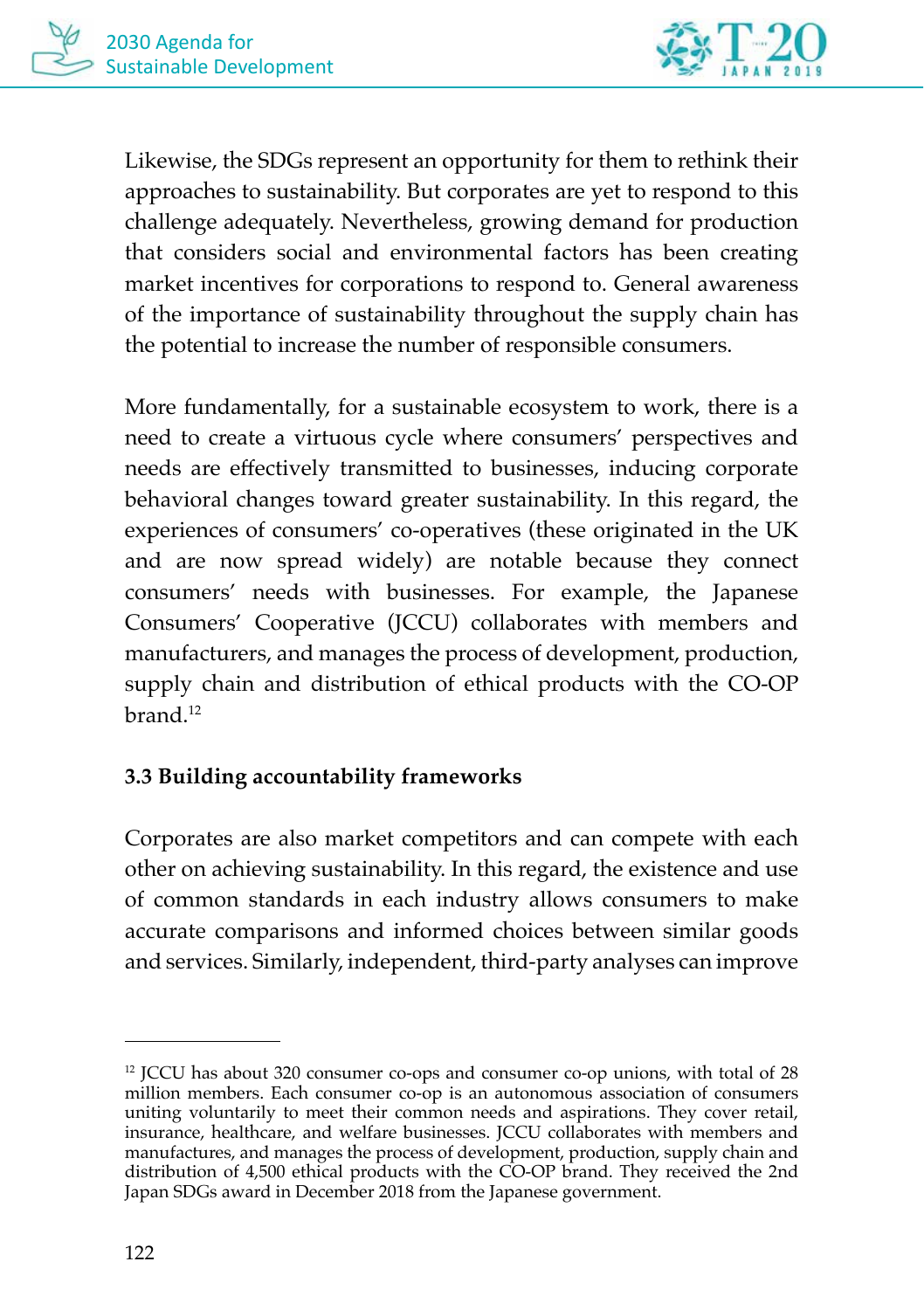



accountability when used to assess the social and environmental impact of firms. By making the social impact of different types of economic activity more visible, indices like the SPI or the SDGs Index empower regulators, consumers, and civil society organizations to hold corporates accountable and encourage sustainable business practices.

**Proposal 4: Upgrading the enterprise and policy/regulatory capabilities of developing countries to maximize the potential benefits of their participation in GVCs** 

## **4.1 Promoting "Quality FDI" to developing countries, which gives due attention to the sustainable management of entire value chains (including people and companies in the host countries)**

From the perspective of developing countries, the expansion of GVCs led by multinational corporations provides both opportunities and challenges to their economies and societies. According to the Business and Sustainable Development Commission, 380 million new jobs will be created by SDG-related business opportunities by 2030, with almost 90% in developing countries (BSDC 2017). Nevertheless, unless multinational corporations give due attention to sustainable and responsible management of their supply chains, there is a risk that host countries face negative consequences in terms of fair labor, environmental damages, safety, etc. There is also the risk that developing countries' domestic firms will be excluded from participating in GVCs (Dolan and Humphrey 2000; UNIDO 2015; Kaplinsky 2016).

Therefore, G20 countries should urge their respective corporate sectors to be engaged in "Quality FDI," which embraces the Triple Bottom Line of sustainability (satisfying economic, social, and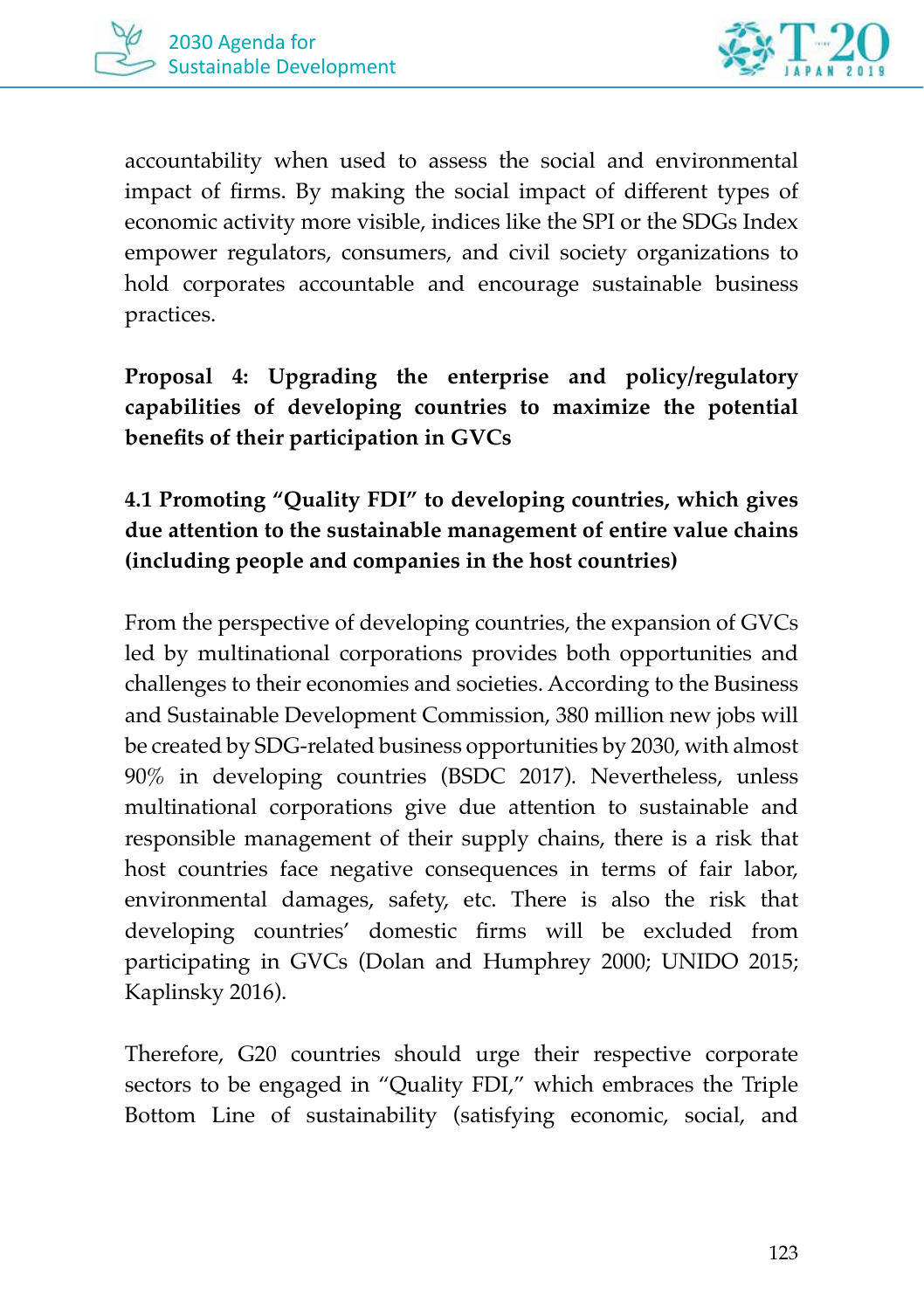

environmental standards) throughout their entire value chains.13 G20 governments are also requested to embrace the SDGs and to translate that relationship into policy measures that enable greater corporate action. Also, lead firms can facilitate the inclusion of low-income country producers in GVCs by providing skill upgrading and technology transfers, as well as monitoring their effective implementation of regulations and standards. There is a well-known story that the local human resources trained by a Korean lead firm in the late 1970s made critical contributions to developing today's garment industry in Bangladesh. 14

In this regard, it is also worth noting an emerging public-private partnership for building an eco-industrial park in Ethiopia (Hawassa Industrial Park (HIP)). Here, PVH Corp.—one of the largest global apparel companies based in the US, and a lead firm in HIP—has been playing a key role in advising the Ethiopian government on the importance of social and environmental sustainability at the time of HIP establishment (World Bank Group 2017).15

# **4.2 Supporting the capacity development of host country governments to upgrade their GVC industrial policy and improve their business environments**

<sup>&</sup>lt;sup>13</sup> "Quality FDI" may be characterized as contributing to the creation of decent and value-adding jobs, enhancing the skill base of host economies, facilitating transfer of technology, knowledge, and knowhow, boosting competitiveness of domestic firms and enabling their access to markets, as well as operating in a socially and environmentally responsible manner (Gorg et al. 2017).

<sup>&</sup>lt;sup>14</sup> A Korean lead firm, Daewoo, trained the staff of Desh Garments Ltd (local partner) in Bangladesh, sending 130 workers and management trainees to its Pusan plant in 1979. After six-months training, Desh started to operate six lines with 600 workers, giving a 5 million pieces per year capacity in its modern factory in line with Daewoo's specifications. While 115 of Desh's 130 initial workers left to establish or join newly setup local garment firms, they contributed to the expansion of the ready-made garment sector in Bangladesh (Rhee 1990; Yunus and Yamagata 2012).

<sup>15</sup> See Appendix (3) for further information.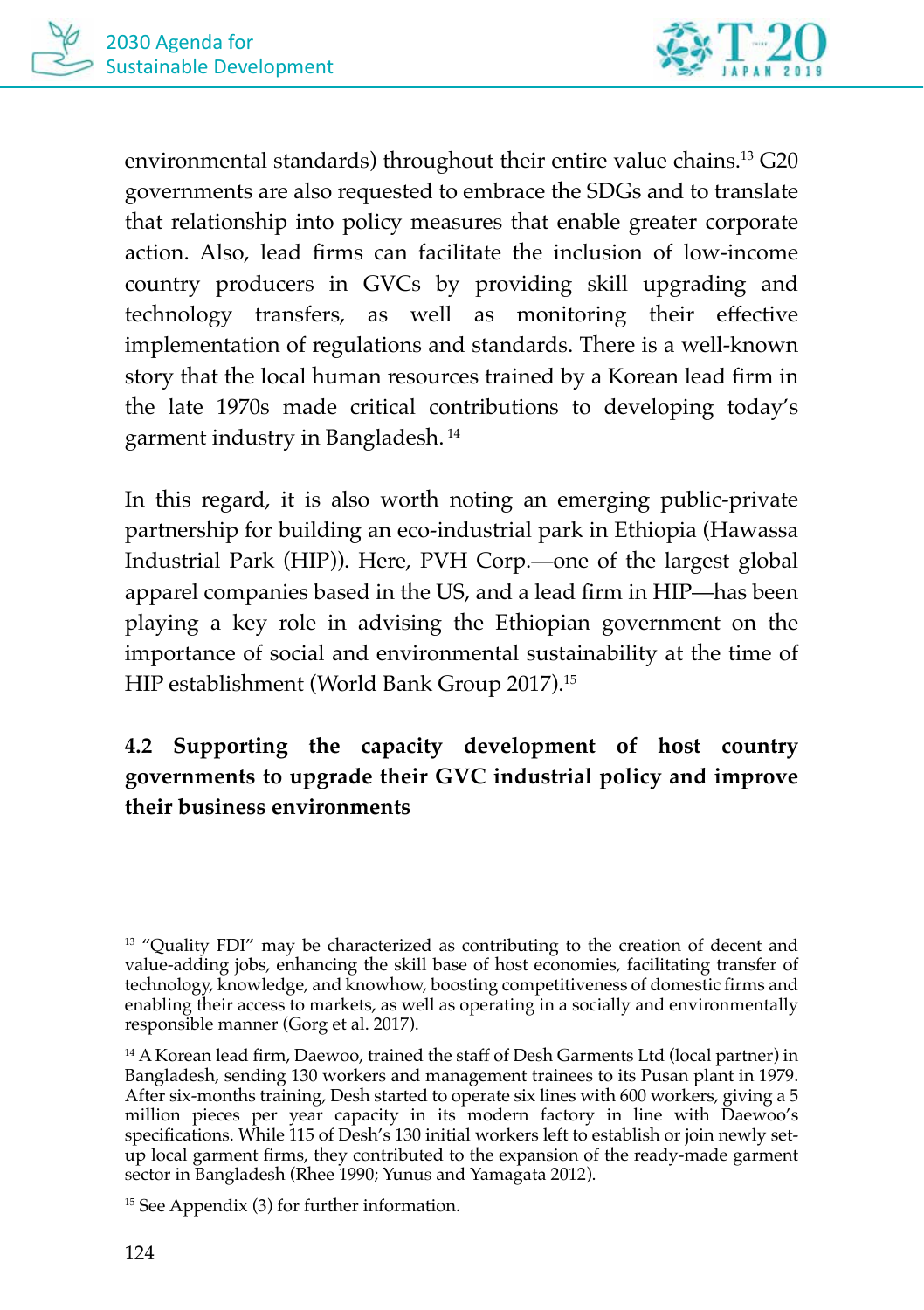

Attracting Quality FDI requires vigorous efforts by both the public and private sectors of host countries to enhance their policy, human and enterprise capabilities. To become reliable partners of lead GVC firms, local companies must improve the quality, productivity, and competitiveness of their products and services so that they can meet international standards<sup>16</sup> and continue upgrading their position in GVCs. Moreover, the host country government needs to embrace strategic industrial and FDI policies to attract Quality FDI. Typical measures include: identifying and directly interacting with critical global companies, maximizing collaboration with them to create strong linkages with local firms, upgrading local enterprise capabilities to meet standards requirements and implementing outreach programs for small-scale producers (JICA and GRIPS Development Forum 2016; Fessehaie and Morris 2018).

The governments of G20 countries and international agencies should provide various support programs for value chain inclusion of local companies, with the above capacity development measures. In this respect, the East Asian experience is a useful reference because oneby-one, countries in different development stages have participated in the dynamic production network created by private multinational corporations. With strong trade, FDI, and aid linkages and technology transfer, a regional division of labor with a clear order and industrial structure has emerged. This is how East Asia has become the global factory for manufactured goods (often called the 'Flying Geese' pattern of development) and achieved inclusive growth (Shimomura & Wang 2013; Ohno & Ohno 2019). More recently, new opportunities are emerging for a developing country to participate in GVCs by becoming part of a particular chain where the country has comparative advantage—regardless of the existence of the Flying Geese pattern.

<sup>&</sup>lt;sup>16</sup> These normally include satisfying both QCD (quality, costs, delivery time) and sustainability standards.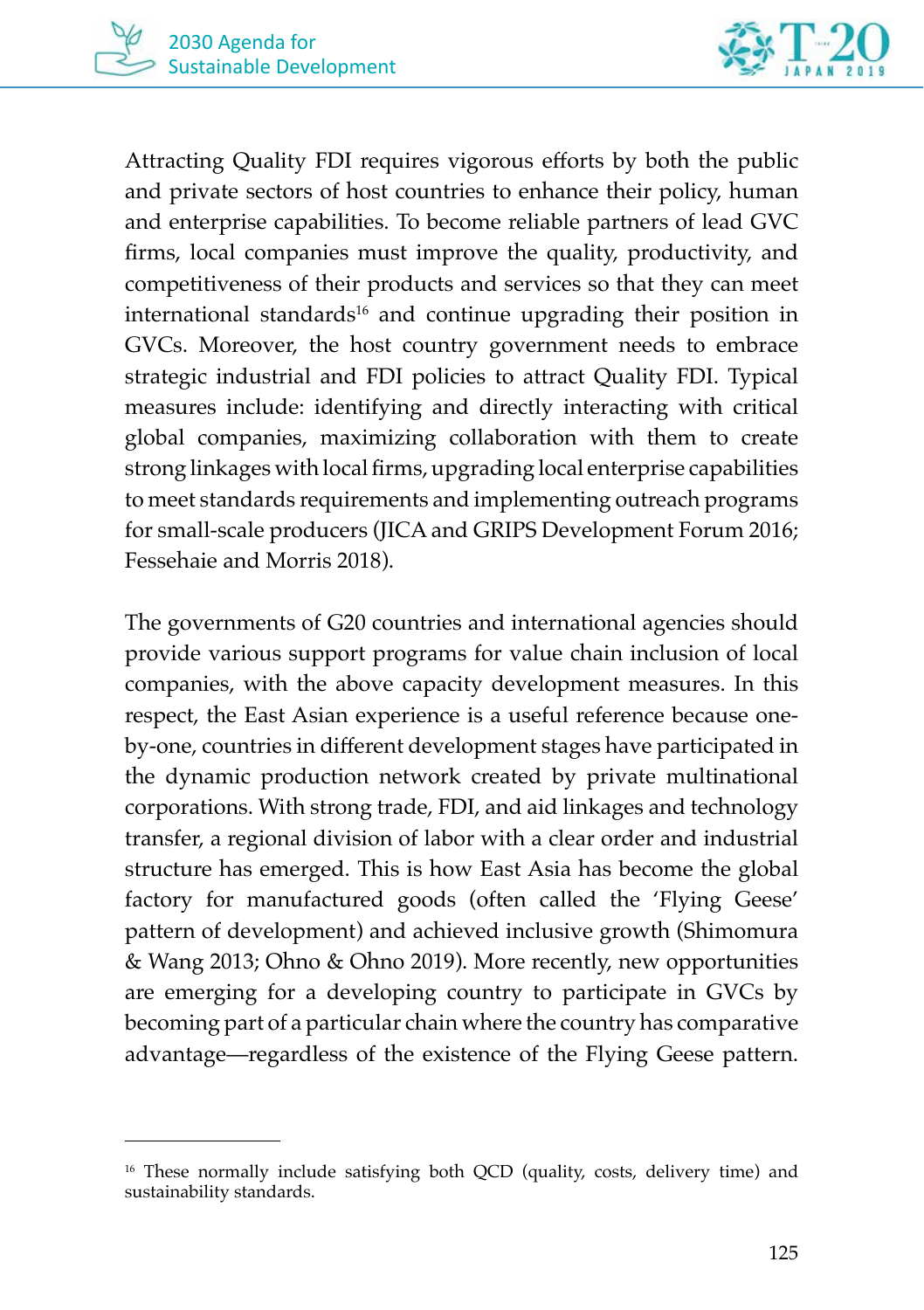

The Mexican automobile industry is a promising case of the growth and integration of local car parts makers into automobile value chains. Here, international cooperation has played a facilitating role in upgrading capabilities of local enterprises and linkages with FDI.17

**\*\*\***

The SDGs need business, and business needs the SDGs, too. We believe that political leadership has a critical role to play in driving our world toward a thriving economy, society, and environment.

We urge the leaders of G20 countries to call for the following actions to scale up business impact on SDG achievement:

- Urging business to embed the SDGs into core business strategy and operations;
- Taking supportive measures to reshape the current economic system around common goals and to create a beneficial ecosystem for all stakeholders; and
- Supporting the industrial and social upgrading of developing countries so that they can benefit from inclusive and sustainable GVC participation.

<sup>&</sup>lt;sup>17</sup> During 2012-2017, Mexico's annual car production increased from 3 to 4 million, while Japanese car manufacturers' production in Mexico expanded by 66%, from 800,000 to 1,330,000. This increase was accompanied by a rapid expansion in car parts production in Mexico, with international cooperation playing a key role in facilitating this process. In the case of Japanese auto firms in Mexico, the Japan External Trade Organization (JETRO) collaborated with Mexico's trade promotion agency, ProMéxico and provided direct capacity building for local SMEs. In 2012, JICA initiated a program with the help of Japanese firms, to increase the productivity of potential Mexican suppliers, through training in Japan's Kaizen management practices. In addition, the two governments established a "Committee on the Improvement of the Business Environment" in the context of the EPA, which meets regularly to discuss issues arising in the operations of Japanese firms in Mexico (IDB 2016; Hosono 2018).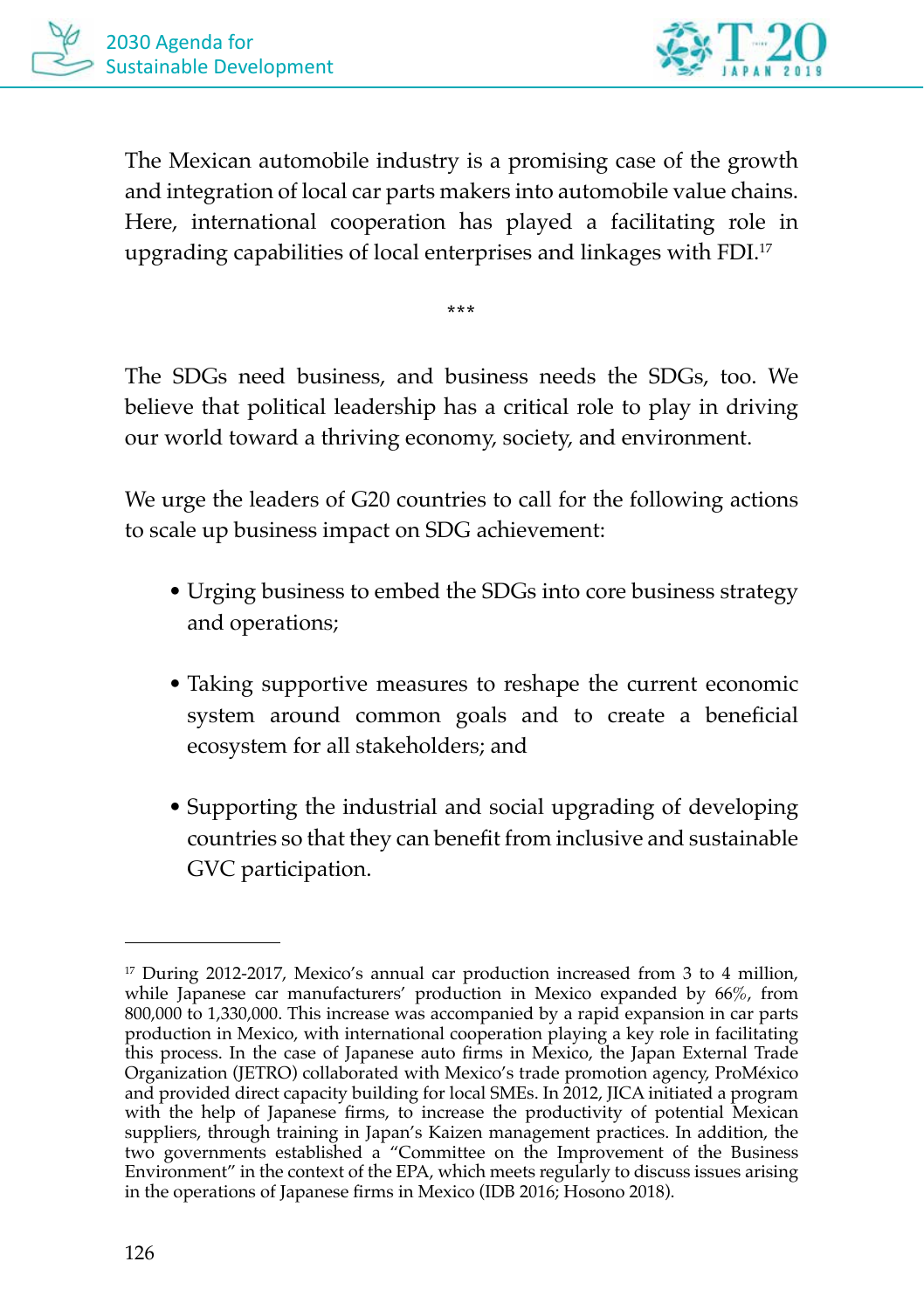



#### **Acknowledgements.**

The authors are grateful to Bethan Grillo (PwC) and her colleagues for their input into the drafting of this policy brief. The Policy Brief has also benefitted from discussions with and comments from: Sachin Chaturvedi (RIS), Akio Hosono (JICA Research Institute), Homi Kharas (Brookings Institute), Kwang Wook Kim (Asia Foundation), Adolf Kloke-Lesch (SDSN Germany), Kohei Kubo (Keidanren), Wonhyuk Lim (KDI School), Brent Nagel (Social Progress Imperative), Hyuk-Sang Sonh (Kyung Hee University), Mustafizur Rahman (CPD), and Imme Scholz (German Development Institute). Any errors and omissions remain the sole responsibility of the authors.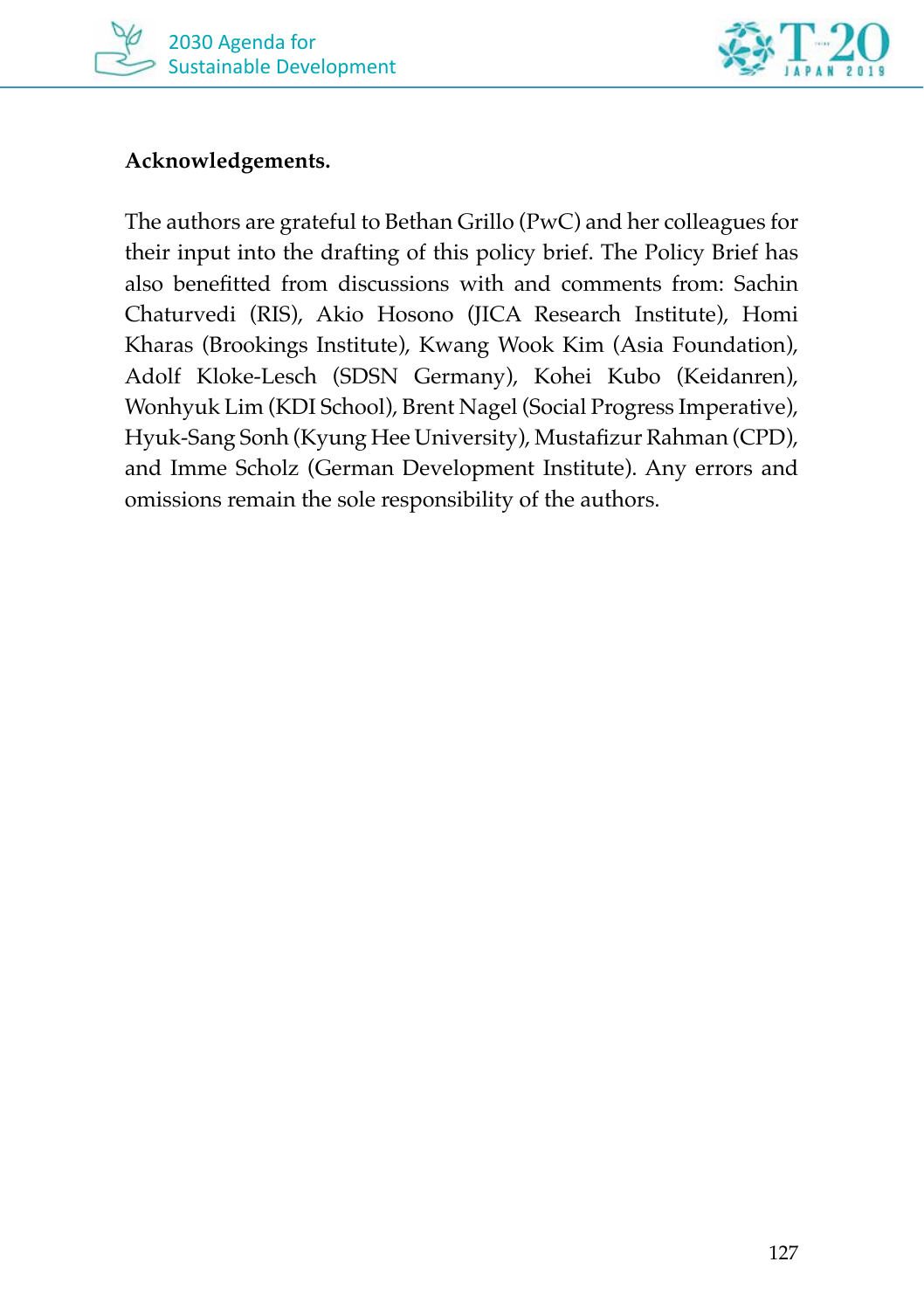



# **References**

- Asia-Pacific Economic Cooperation (APEC). (2014). *The 22nd APEC Leader's Declaration*. Beijing, November 11, 2014.
- Bertelsmann Stiftung and Sustainable Development Solutions Network (SDSN). (2018). *SDG Index and Dashboards Report 2018: Global Responsibilities*.
- Business and Sustainable Development Commission (BSDC). (2017). *Better Business, Better World*.
- Deloitte. (2017). *2030 Purpose: Good Business and a Better Future - Connecting sustainable development with enduring commercial success*.
- Deloitte. (2018). *The Business Case for Inclusive Growth*. Deloitte Global Inclusive Growth Survey, January 2018, Inaugural edition.
- Dolan, C., and Humphrey J. (2000). "Governance and Trade in Fresh Vegetables: the Impact of UK Supermarkets on the African Horticulture Industry." *Journal of Development Studies* 37(2): 147- 176.
- Fessehaie, J., and Morris, M. (2018). *Global Value Chains and Sustainable Development Goals: What Role for Trade and Industrial Policies*? ICTSD.
- Görg, H., Krieger-Boden, C., Moran T., and Serič, A. (2017). *How to attract Quality FDI?* G20 Insights: G20 Germany.
- Global Reporting Initiative (GRI), UN Global Compact, and World Business Council on Sustainable Development (WBCSD). (2015). *SDG Compass: The Guide for Business Action on the SDGs*.
- Hosono, A. (2018). *Building Quality Cross-Pacific Business Ties: Cross-Pacific Value Chains and Innovation for Development in LAC* Paper presented to the Inter-American Dialogue conference, Washington DC.
- Inter-American Development Bank (IDB). (2016). *A Virtuous Cycle of Integration: The Past, Present, and Future of Japan-Latin America and Caribbean Relations*.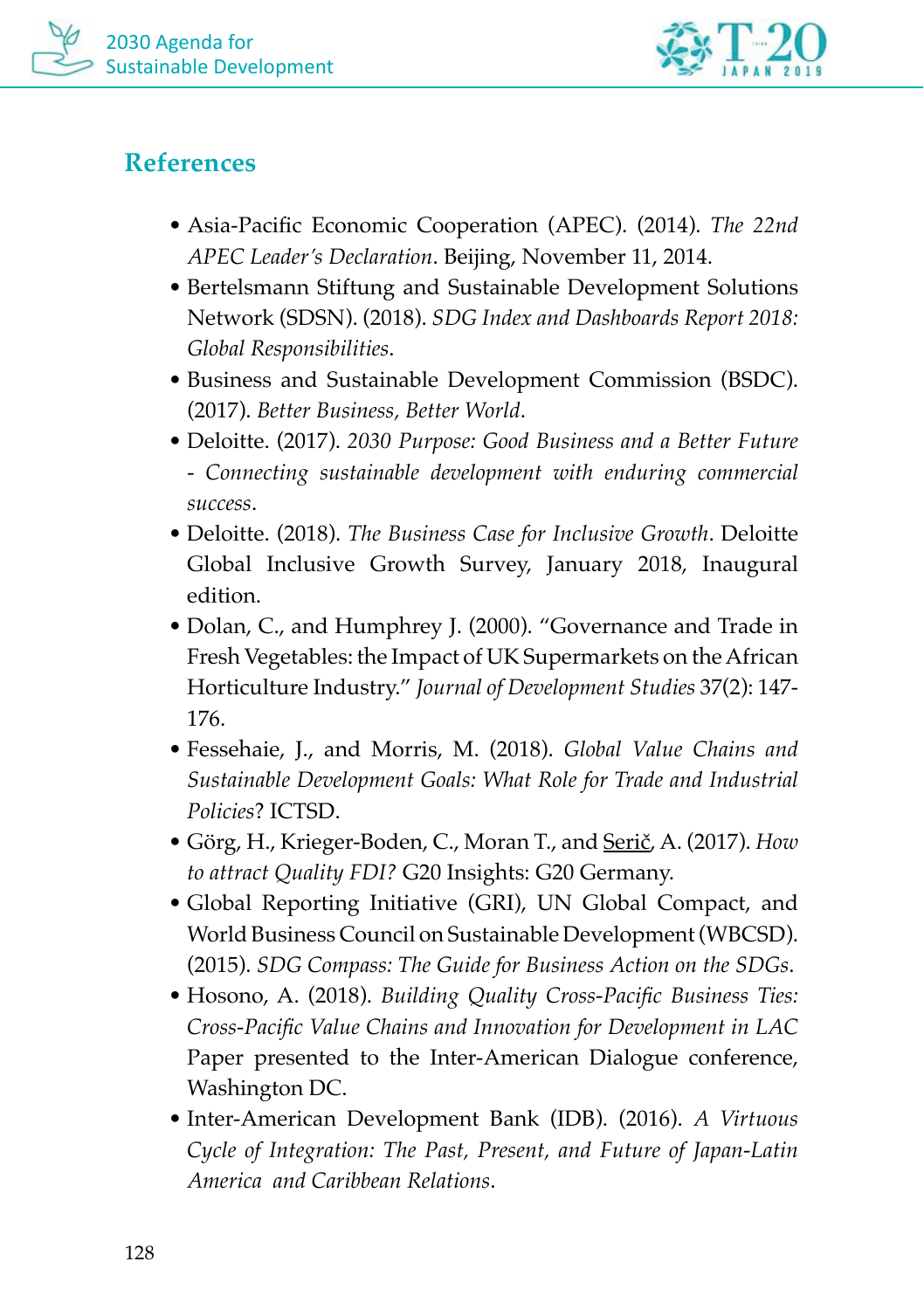

- International Monetary Fund (IMF). (2018). *World Economic Outlook Database.*
- Japan Business Federation (2017). *Charter of Corporate Behavior-For the Realization of a Sustainable Society*.
- Japan Business Federation (2018). Research on the *Charter of Corporate Behavior -For the Realization of a Sustainable Society*.
- Japan International Cooperation Agency (JICA) and National Graduate Institute for Policy Studies (GRIPS) Development Forum. (2016). *Policy Measures for Industrial Transformation: Case Studies from Asia and Africa*.
- Japanese Consumers' Cooperative Union (JCCU). (2018). *Profile of Japanese Consumers' Cooperative Union: 2018-2019*.
- Kanto Bureau of Economy, Trade, and Industry (METI Kanto). (2018). *Survey of SDG Awareness among Small-and Medium-Enterprises*.
- Kaplinsky, R. (2016). *Inclusive and Sustainable Growth: The SDG Value Chains Nexus*. ICTSD Framework Paper.
- MARS. (2017). *Sustainable in a Generation Plan: September 2017- 2018*.
- Mars Catalyst and Said Business School of University of Oxford. (2015). *Economics of Mutuality (EoM): Mutuality in Business*. Briefing Number 4.
- Ministry of the Environment. (2018). Environmental Reporting Guidelines.
- Ohno, K., and Ohno, I. (2019). "A Japanese Perspective on Ethiopia's Transformation." In *Oxford Handbook of the Ethiopian Economy*, edited by Fantu Cheru, Christopher Cramer, and Arkebe Oqubay, Chapter 47. Oxford: Oxford University Press.
- Organisation for Economic Co-operation and Development (OECD). (2017). *Government at a Glance*.
- PricewaterhouseCoopers (PwC). (2018). *From promise to Reality: Does business really care about the SDGs?* SDG Reporting Challenge 2018.
- Rhee, Y. W. (1990). "The Catalyst Model of Development: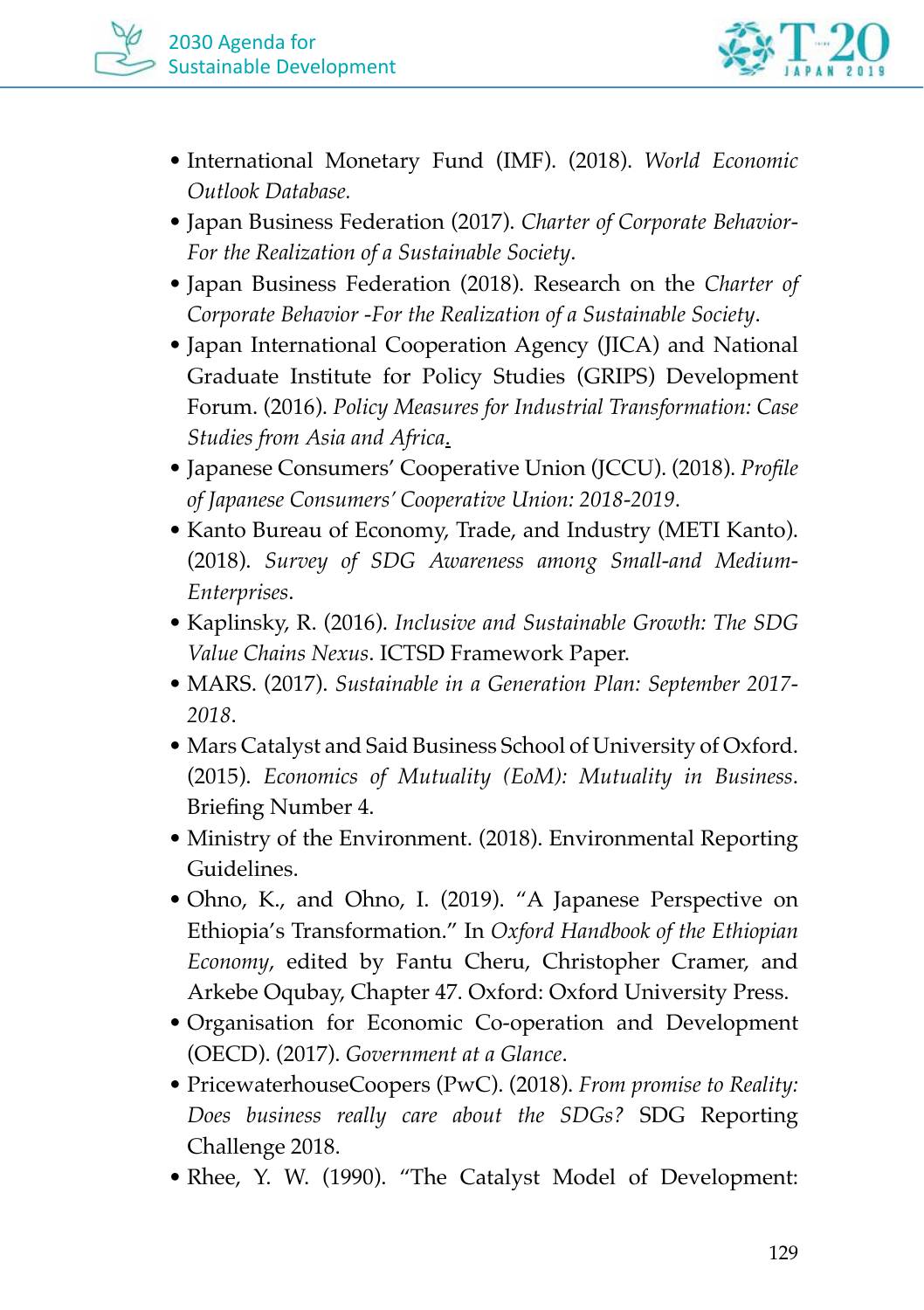

Lessons from Bangladesh's Success with Garment Exports." *World Development* 18(2): 333-346.

- Shimomura, Y., and Wang, P. (2013). "The Evolution of Aid, Trade, and Investment Synthesis in China and Japan," In *The Rise of Asian Donors: Japan's Impact on the Evolution of Emerging Donors*, edited by Jin Sato and Yasutami Shimomura, 144-132. New York: Routledge.
- Sommer, C. (2017). *Drivers and Constraints for Adopting Sustainability Standards in Small and Medium-sized Enterprises*. DIE Discussion Paper 21/2017.
- United Nations (UN). (2015). *Transforming Our World: the 2030 Agenda for Sustainable Development*.
- United Nations Conference on Trade and Development (UNCTAD). (2014). *World Investment Report 2014: Investing in the SDGs An Action Plan*.
- UNCTAD. (2018). *Handbook of Statistics*.
- United Nations Industrial Development Organization (UNIDO). (2015). *Global Value Chains and Development: UNIDO's Support towards Inclusive and Sustainable Industrial Development.*
- World Bank Group. (2017). *Looking Beyond the Horizon: A Case Study of PVH's Commitment to Ethiopia's Hawassa Industrial Park,*  edited by Mamo Mihretu and Gabriela Llobet, Washington DC: World Bank.
- Yunus, M., and Yamagata, T. (2012). "The Garment Industry in Bangladesh," In *Dynamics of the Garment Industry in Low-Income Countries: Experience of Asia and Africa*, edited by Takahiro Fukunishi, Chapter 6. Interim Report. Tokyo: IDE-JETRO.
- Zadek, S., and Kharas, H. (2018). *2030 Agenda for Sustainable Development: Aligning financial system architecture and innovation with sustainable development*. Policy Brief for T20 Argentina 2018.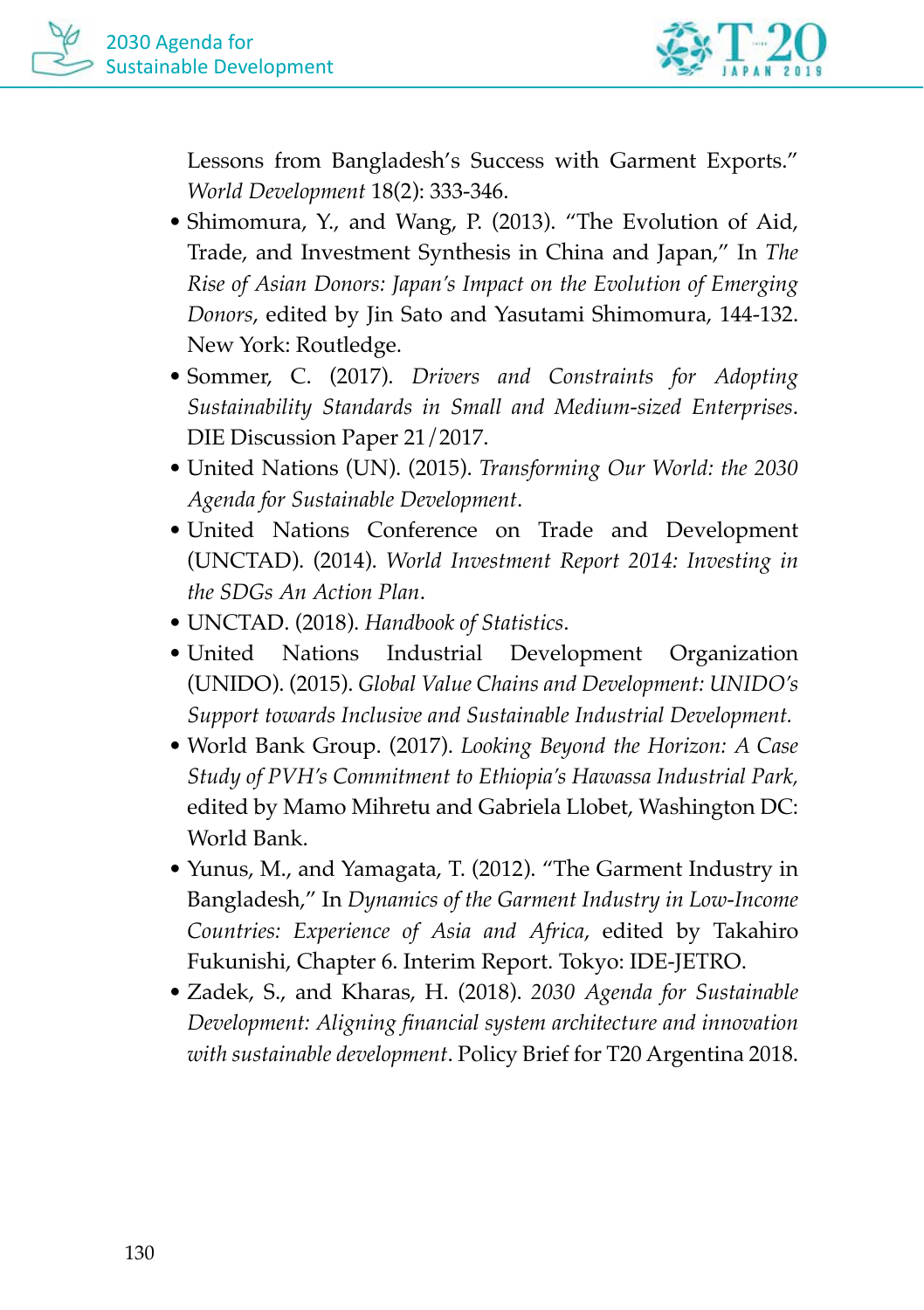



# **Appendix**

**Appendix (1)**

#### **Mars: The Economics of Mutuality as Innovative Management Concept**

The Mars Corporation, with \$35 billion annual revenues and known for such products as M&Ms and Snickers, has been experimenting a new business model based on the concept of "Economics of Mutuality (EoM)" since 2010. This concept was developed by Catalyst (the internal think-tank for the Mars Corporation), and the Said Business School at Oxford University and adopts the idea that when sharing (Mutuality) drives business performance, greater value can be created than through profit maximization. EoM is a major corporate measurement initiative that incorporates long-term sustainability and responsibility to people, planet, and performance in a company's business model, affecting accounting and valuation. Thus, it differs from CSR (Corporate Social Responsibility - mostly charity) and CSV (Creating Shared



Value) which is *ad hoc* in nature and is a customized consulting solution to determine the best alignment of profits and social impact.

Source: MARS Corporation 2017, Mars Catalyst, and Said Business School, University of Oxford 2015.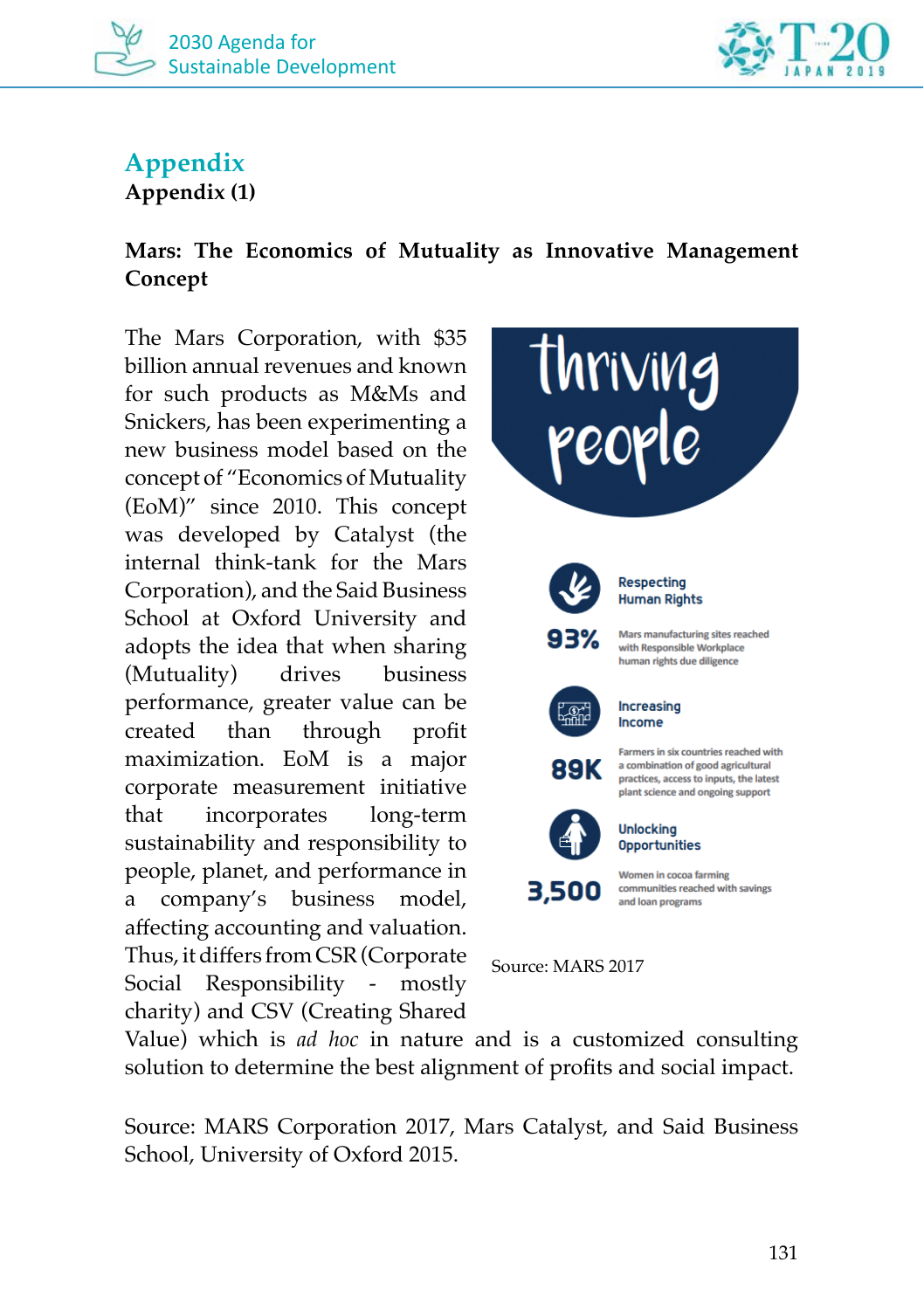



#### **Appendix (2)**

#### **Keidanren - The Charter of Corporate Behavior and the Implementation Guidelines**

In November 2017, Keidanren revised its Charter of Corporate Behavior with the primary aim of proactively delivering on the SDGs ("The Charter of Corporate Behavior: For the Realization of a Sustainable Society"). The Charter is a code of conduct composed of 10 principles that member corporations pledge to observe in taking the lead in the realization of a sustainable society:



- 1. Sustainable economic growth and the resolution of social issues;
- 2. Fair business practices;
- 3. Fair disclosure of information and constructive dialogued with stakeholders;
- 4. Respect for human rights;
- 5. Relationships of trust with consumers and customers;
- 6. Reform of working styles and enhancement of workplace environments;
- 7. Engagement in environmental issues;
- 8. Involvement in community and contribution to its development;
- 9. Thorough crisis management; and
- 10. The importance of the role of top management and the implementation of the Charter.

Keidanren also formulated a set of *Implementation Guidelines* for the use of member corporations, specifying 49 key implementation items under the 10 principles. These documents encourage corporate behavioral change not only within their own companies, but also in their group companies and supply chains, and, by fostering partnerships with various organizations, help them act toward the realization of the SDGs.

Source: Keidanren 2017.